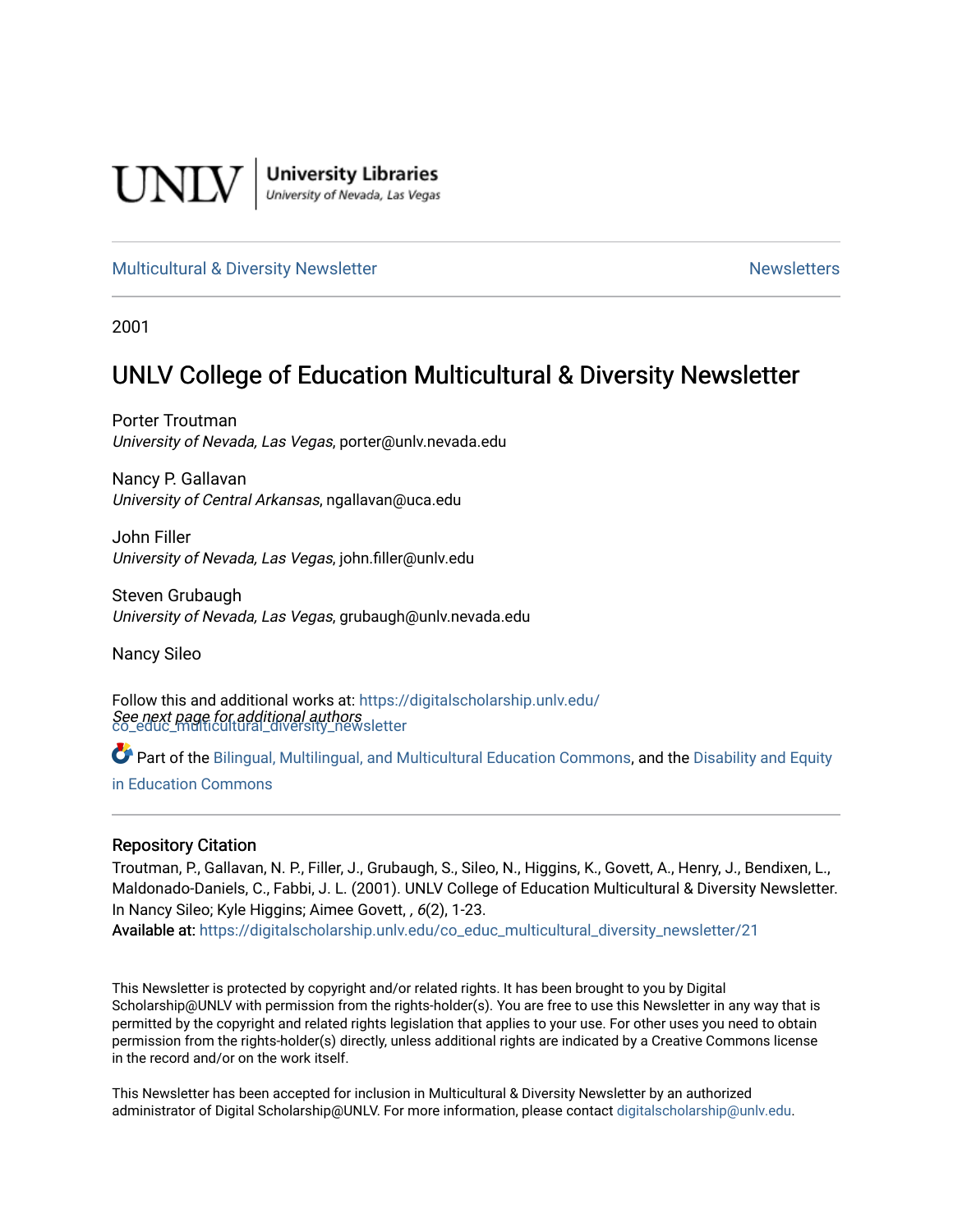### Authors

Porter Troutman, Nancy P. Gallavan, John Filler, Steven Grubaugh, Nancy Sileo, Kyle Higgins, Aimee Govett, Jean Henry, Lisa Bendixen, Cecilia Maldonado-Daniels, and Jennifer L. Fabbi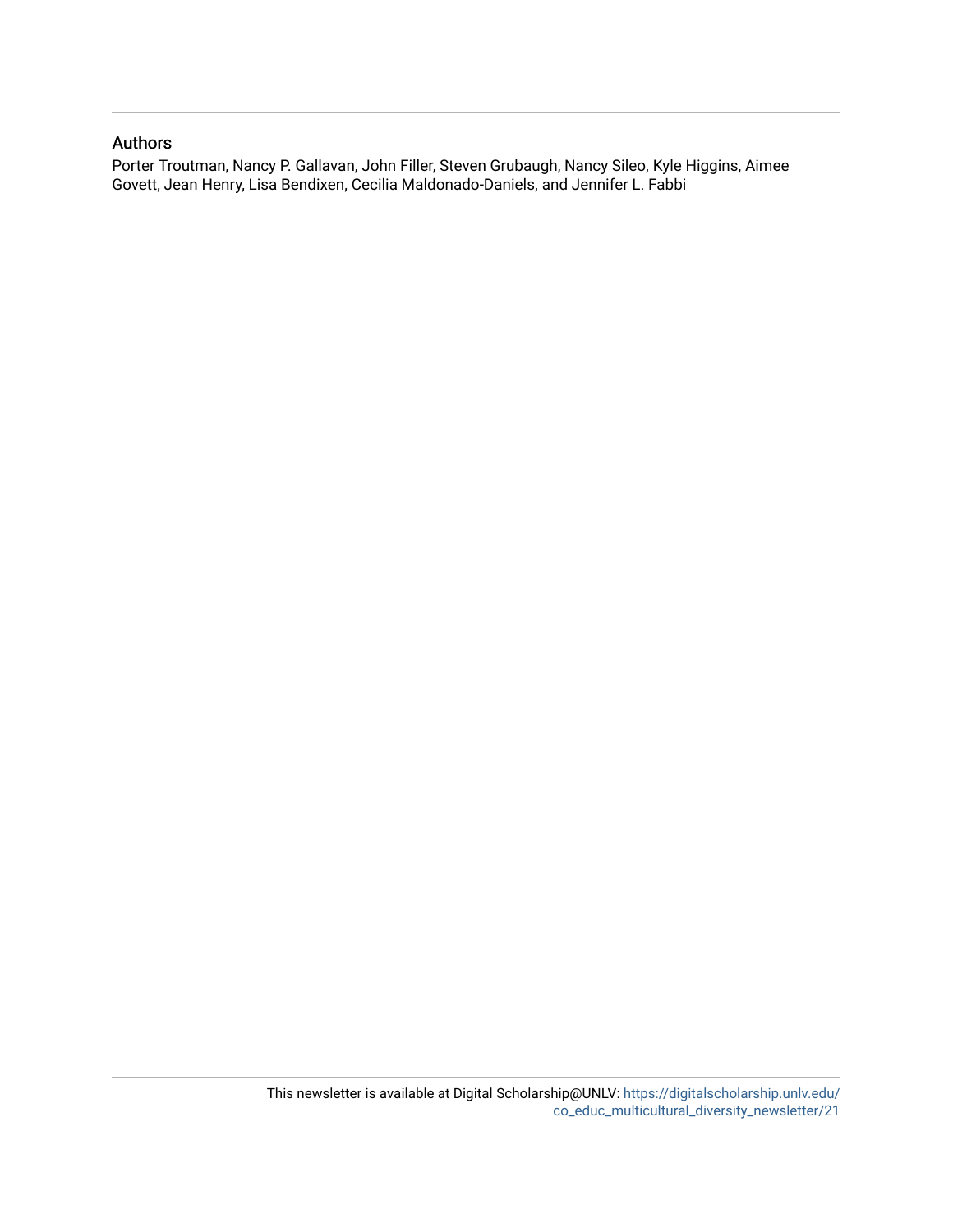

# **Multicultural & Diversity Newsletter**  Published by the Multicultural & Diversity Committee Volume 6, Issue Number 2, 2001

Members of the Multicultural & Diversity Committee: Porter Troutman (Co-chair), Nancy Gallavan (Co-chair), John Filler, Steven Grubaugh, Nancy Sileo, Kyle Higgins, Aimee Govett, Jean Henry, Lisa Bendixen, Cecilia Maldonado, and Jennifer Fabbi

Nancy Sileo, Kyle Higgins, & Aimee Govett, Editors \*\*\* This newsletter is published twice a semester. The articles that appear in the newsletter are based on author interest and consist of both scholarly work and opinion pieces. For further information regarding submissions contact Nancy Sileo (sileo@unlv.edu),

Kyle Higgins (higgins@unly.edu) or Aimee Govett (govetta@unly.edu). \*\*\*

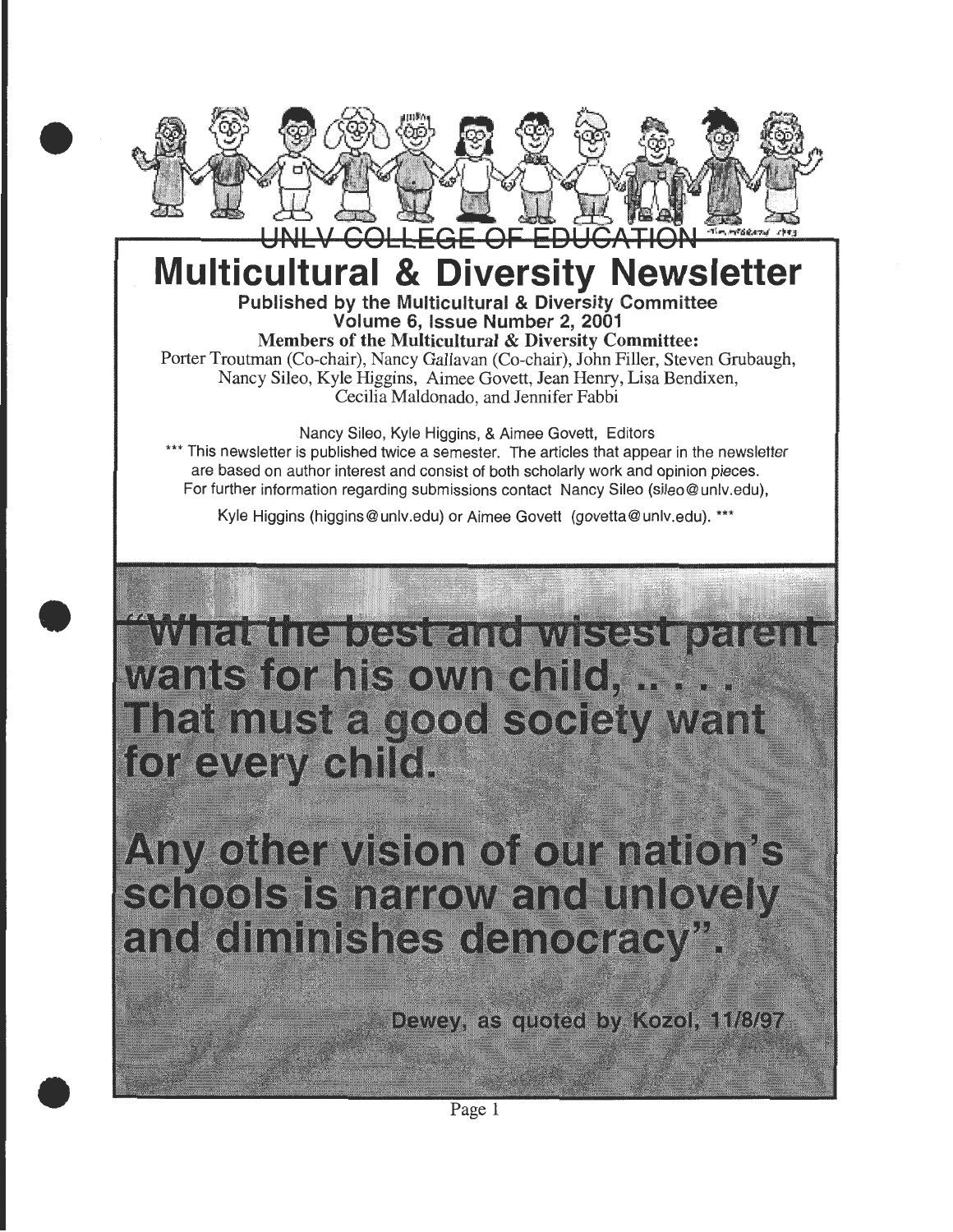## **INVITED GUEST COLUMN ETHNIC GROUPS AND BOUNDARIES**  By Martha C. Knack

•

•

•

One of the most interesting issues of ethnic diversity is how culturally distinctive groups can maintain themselves as entities within a multicultural setting. This is really a dual question: first, how they maintain themselves as a coherent group, capable of selfidentity and collective action; and second, how they prevent, or are prevented from, being absorbed into other, often larger and more powerful groups. If an ethnic group persists as an identifiable entity over time, ipso facto both of these conditions have been achieved.

In working with Southern Paiute people and historical materials over the last twenty-five years, as both an ethnographer and an ethnohistorian, I have sought to discover how this small, dispersed population has remained a viable ethnic group. For more than 150 years they have co-resided in towns and cities of southern Nevada and Utah, a fraction of one percent of the population among overwhelmingly large numbers of non-Indians, without treaty protections, often without reservations or even federal recognition of their existence as a tribe. They have retained little of native language for daily conversation, less of material culture, and yet have a strong sense of themselves as a distinctive people.

In my recent book, *Boundaries Between,*  I explore the question of Southern Paiute interethnic boundaries. foundation work of Fredrik Barth (1969) who pointed out that social and cultural mechanisms along the edges of ethnic (or national) groups are not the same as the institutions that operate internally within the society. Borders are where a society interfaces with sociocultural "others." They are therefore creative interfaces, places where institutions may exist that cannot be found internally within the groups on either side. Furthermore, those boundaries themselves need to be maintained, so that merging, or acculturation, will not occur and the separation between the two (or more) groups thereby be lost.

From as far back as we can reconstruct, with written as well as oral records, Southern Paiutes have had relationships with neighbors. At first these included other regional tribes, with whom some borders were open and others marked at times with hostility or dominance. By the mid-nineteenth century Paiute interethnic relations had become far more complex and varied. Their relationships with miners flocking to Nevada boom towns were different and involved mechanisms quite unlike those used to interact with the irrigation agriculturalists who settled Utah. It was only in the second quarter of the twentieth century that the familiar federal Bureau of Indian Affairs became significantly active in Paiute communities and only then were such institutions as the Indian agent and conversely the tribal council active in the management of interethnic relations.

Both the Southern Paiute repertoire of interethnic boundary maintaining mechanisms and those used by assorted non-Paiutes in dealing with them varied with ethnic group and changed through time in response to changing circumstances. But such boundaries between peoples are indeed maintained from both sides and must be analyzed within the totality of the multiethnic situation in order to be understood. By tracing the variety of interethnic relations the Southern Paiutes have maintained, I hope to have deepened our understanding not only of this unique tribal group but also of the process of ethnicity itself.

#### References

- Barth, Fredrik, "Introduction," in Fredrik Barth (ed.), *Ethnic Groups and Boundaries*  (Boston: Little Brown, 1969), pp. 9-38.
- Knack, Martha C., *Boundaries Between: Southern Paiutes, 1775-1995* (Lincoln: University of Nebraska Press, 2001).

#### **FEATURED GUEST COLUMN**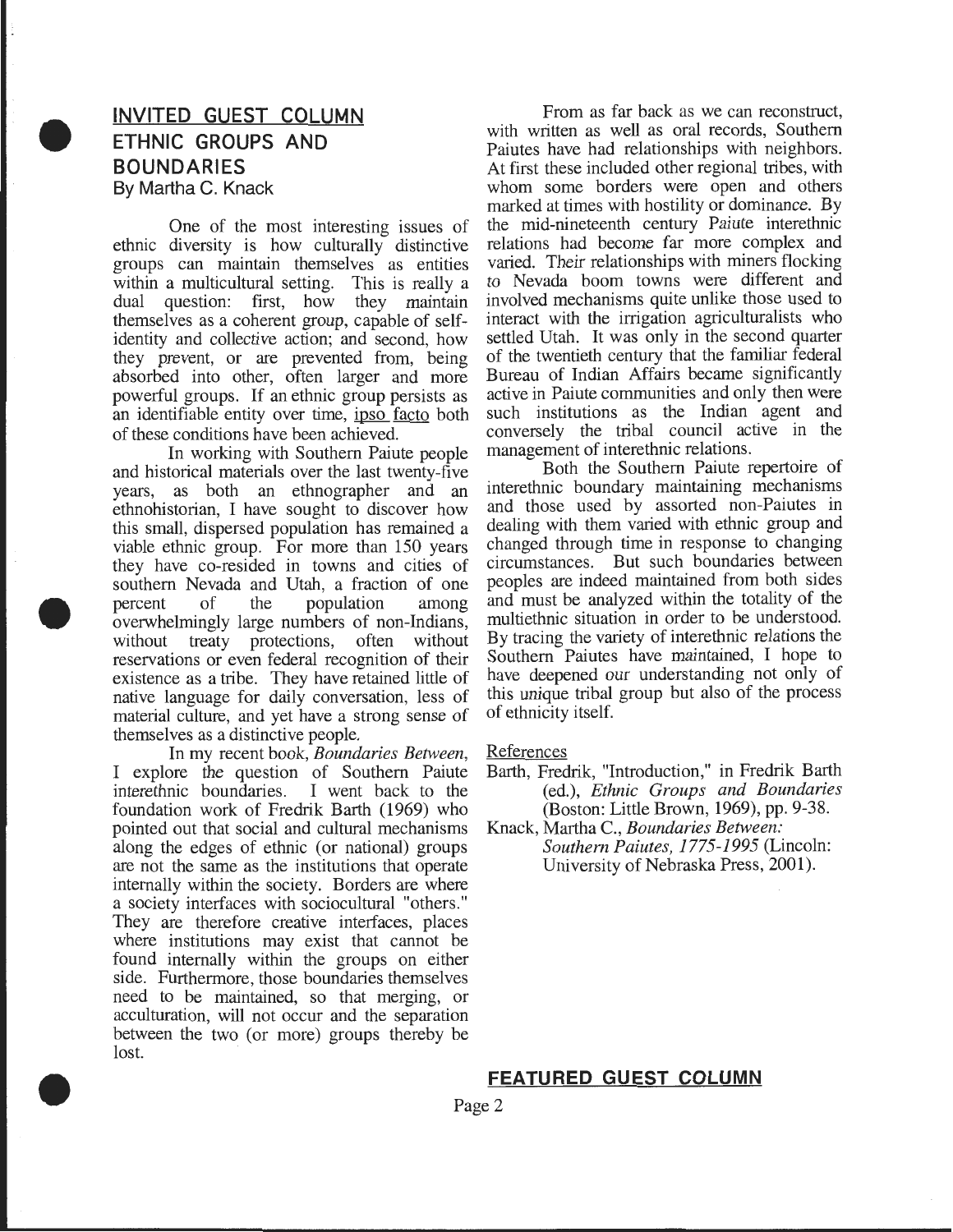## **SITE: SHARING IDEAS ABOUT TEACHING EFFECTIVELY FOR ALL TEACHERS OF STUDENTS WITH LEARNING DIFFERENCES (PART 2)**

## **by Pam Campbell and Kelly O'Neal**

•

•

•

If *we believe in inclusion, we are supporting the belief in a society that is a community where everyone belongs* . . . *In order for inclusion to work, teachers must be knowledgeable about the needs of their students. The special educators and the general classroom teachers need open lines of communication and need to learn from one another.* . .. .I *hope to become a teacher who can empower and educate all of her students no matter what their label.* .. *.. I want to encourage a classroom community that accepts differences and celebrates students' strengths.* 

Preservice Music Educator, December, 1999

Creating educative communities wherein differences are not only expected, but accepted, is most likely the greatest challenge teachers face as the diversity of their students continues to increase (22nd Annual Report to Congress on the Implementation of the Individuals with Disabilities Act, 2001). By the very nature of their work, teachers engage in a moral endeavor (Fenstermacher, 1990), as they determine whether students have access to knowledge; special programs and alternative services; and, most importantly, appropriate and effective instruction in their classrooms.

Part 1 of this article (see Campbell, 2001) outlined a rationale for providing classroom teachers with information about teaching students with disabilities (or learning differences) in general education classrooms. Further, the need for up-to-date literature and resources to support instructional tactics and opportunities for sustained "conversation" among colleagues was discussed. It was

proposed that technology might play a role in providing information and a process for

ongoing collegial support.<br>Sharing Ideas about Teaching Effectively (SITE) is an interactive computer database that responds to these needs database that responds to these (Algozzine, Ysseldyke, & Campbell, 1994; Campbell & Tierney, 1996). SITE enables teachers to review and retrieve Tactics (the actions that teachers make to influence and ensure the learning and success of their students), related Literature Reviews, as well as Peer Reviews. SITE also encourages teachers to share their knowledge, experience, and expertise with colleagues by contributing to the database. The Peer Reviews, in particular, enable teachers to engage in "conversations" with colleagues, regardless of years of experience, areas of specialization, grade level, and/or content areas.

At the present time, SITE consists of 758 tactics, 702 related literature reviews, and 651 peer reviews. Preservice teachers entering tactics organized their entries according Algozzine and Yssledyke's (1992) *Model of Effective Instruction* as follows:

#### **Component**  $\frac{\%}{\%}$  of Entries Delivering Instruction 9%<br>Managing Instruction 22% Managing Instruction 22%<br>Delivering Instruction 47% Delivering Instruction 47%<br>Evaluating Instruction 20% Evaluating Instruction

They organized their entries according to the federal Categories of Disability as follows:

| ICOCTAI CARGOTICS OF DISADING AS TONOMS. |
|------------------------------------------|
| <b>Wof Entries</b>                       |
| 38%                                      |
| $8\%$                                    |
| 12%                                      |
|                                          |
| 9%                                       |
|                                          |
| 32%                                      |
|                                          |
|                                          |

While categories of disability are necessary to provide access to special education services, "organize" research, facilitate dialogue within the profession, and provide a voice for individuals with disabilities and their parents/advocates; they do not provide sufficient<br>information for teachers. Thus, SITE also information for teachers. organizes Tactics according to 23 "Learning Difference/s". The following six categories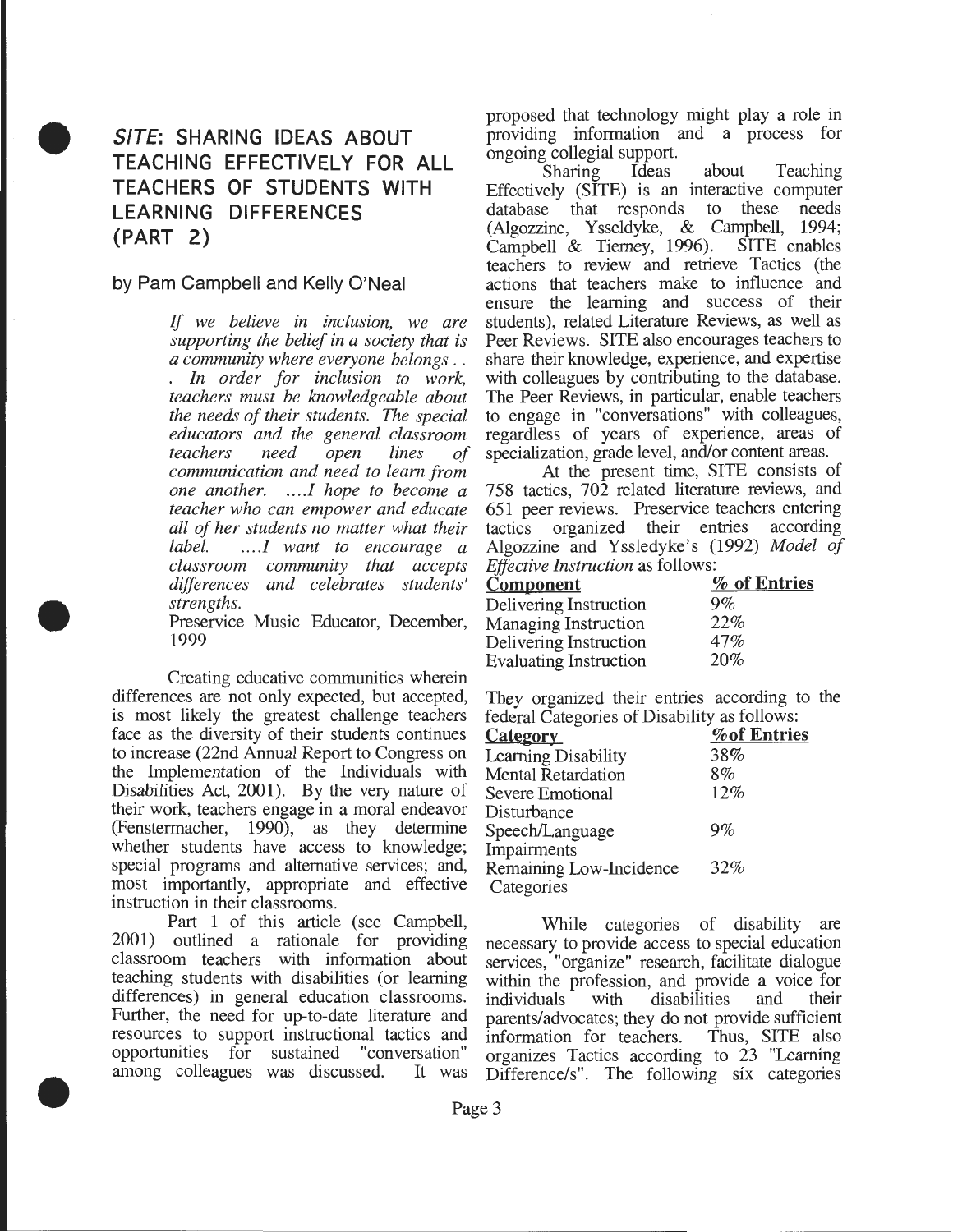represent the most frequently selected Learning Difference/s:

Learning Difference % of Entries\*

•

•

| 47%    |
|--------|
| $38\%$ |
|        |
| 36%    |
|        |
|        |
| 32%    |
|        |
| 28%    |
|        |

Entries are also organized by grade level and content area. There were 553 (73%) Tactics recommended for elementary, 428 (56%) for middle school, and 378 (50%) for high school. Entries are organized according to Content Area as follows:

| <b>Content Area</b> | % of Entries* |
|---------------------|---------------|
| Reading             | 37%           |
| Writing             | 33%           |
| All Areas           | 19%           |
| Social Studies      | 18%           |
| Problem Solving     | 18%           |
| Science             | 17%           |
| Calculation         | 14%           |
| Music               | 12%           |
| Physical Education  | 3%            |

Thus, a teacher who has a particular student with an individual instructional need can search SITE for ideas in a number of ways- according to the Effective Instruction Model, Category of Disability, Learning Difference, Grade Level, and/or Content Area. Teachers can also print Tactics, Peer Reviews, and Literature Reviews for future reference. Two examples of SITE contributions follow.

The first Tactic was found by searching for elementary (Grade Level), reading (Content Area), and receptive language (Learning Difference). Over 100 of 758 Tactics meeting these criteria were retrieved; this is just one. Both the Tactic and Literature Review were contributed by a first semester junior, concentrating in elementary education. Comments from Peer Reviewers follow.

**Tactic 1:** 

•

In order to meet the needs of students with specific learning disabilities who have trouble with comprehension and processing, teachers can modify lessons<br>to include individualized teacher to include individualized guidance.

To complete this process, first break down a lesson and explain what the main objectives are to the student. Next, have the student complete some exercises that<br>correlate with the lesson. Finally, correlate with the lesson. conduct an individualized discussion session with the student to allow for questions and answers.

This is a wonderful way to offer support and guidance to all students, including those with specific learning disabilities, and can be used across many subject areas.

## **Literature Review**

Hudson, P. (1997). Using teacherguided practice to help students with learning disabilities acquires and retain<br>social studies content. Learning social studies content. *Disability Quarterly, 20,* 23-32.

This article examines the use of effective teaching strategies within mainstream<br>classrooms containing students classrooms containing students<br>diagnosed with specific learning diagnosed with specific disabilities. Research shows that many<br>students with specific learning students with specific learning<br>disabilities have difficulty with disabilities comprehension and retention during a<br>lecture-style class. The practice of lecture-style class. breaking down content material into smaller sections and explaining the main objectives to the students have proved to be quite beneficial. Furthermore, with the intervention of open communication between the teacher and student,<br>academic success was attained. This academic success was attained. process can be used across subject areas and at various grade levels.

After this Tactic was entered, colleagues in other areas of specialization, some more "experienced", provided feedback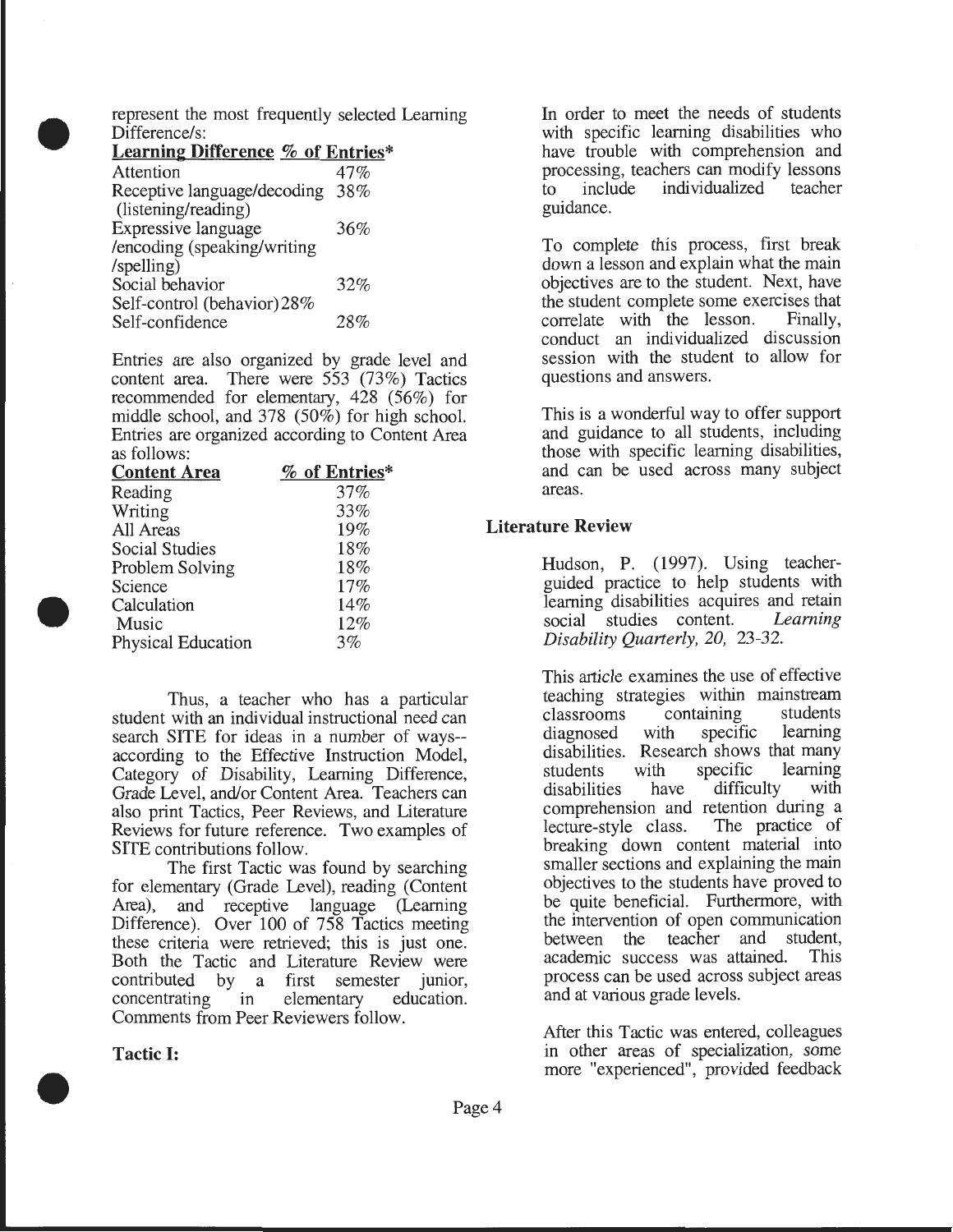via Peer Reviews:

## **Peer Reviews**

•

•

From a Junior PreService Teacher in Vocational Agriculture

I think that this is an excellent idea to help children stay on task. I know from my experiences as a young student that the more undivided attention that I received, the better I performed academically. I believe that students first have to make a "connection " to the teacher if they are going to stay motivated.

#### From a Junior PreService Teacher in **Elementary Education**

This is a good way to ensure that students are involved with the lesson and are focused. This also provides immediate feedback.

From a Senior PreService Teacher in. Special Education

I agree that this tactic would aid in comprehension. I also would suggest teaching students how to identify main ideas and supporting details on their own. Begin by modeling how to go through passages, circling these key points. Then have the student try this with all passages s/he reads, providing some support from the teacher. As student becomes accustomed to this practice s/he will be able to pick out main points and supporting details, and gain better comprehension of what s/he reads.

A senior specializing in biology contributed a second tactic and literature review: This Tactic was found by searching for biology (Content Area) and high school (Grade Level).

Teachers often find that students with dyslexia become very frustrated when their difficulties with language interfere with their ability to express thoughts or ideas clearly. In order to ease some of their anxiety and discomfort, teachers can take steps to provide alternate solutions to the traditional test or quiz situation, such as the student's dictation of the answers to a teacher or aide.

First, set aside time to allow this student to take the test alone and with no time limit. Next, while sitting with the student, read the questions out loud. Provide ample time for the student to absorb the question, formulate an answer, and express his/her ideas. Then, have the student respond to the question orally as you write the answers down on the test sheet.

The simple action of allowing students to work at their own pace in a more comfortable environment could be all it takes to help students with dyslexia clearly verbalize their thoughts, and, at the same time, give the teacher an opportunity to monitor their understanding.

#### **Literature Review**

Wadlington, E. Jacob, S., Bailey, S (1996). Teaching students with dyslexia in the regular classroom. *Childhood Education, 73,* 2-3.

This article addressed the issue of teaching students with dyslexia more effectively. Besides describing dyslexia,<br>the authors also defined the the authors also defined the terms" accommodation" and "modification." These concepts were then presented in conjunction with some teaching strategies, such as oral testing and providing students with a reader. The authors realized that these strategies would alleviate some student anxiety, as well as give students with dyslexia an "equal chance" to learn.

#### **Peer Reviews**

Reviews of this Tactic contribution were

•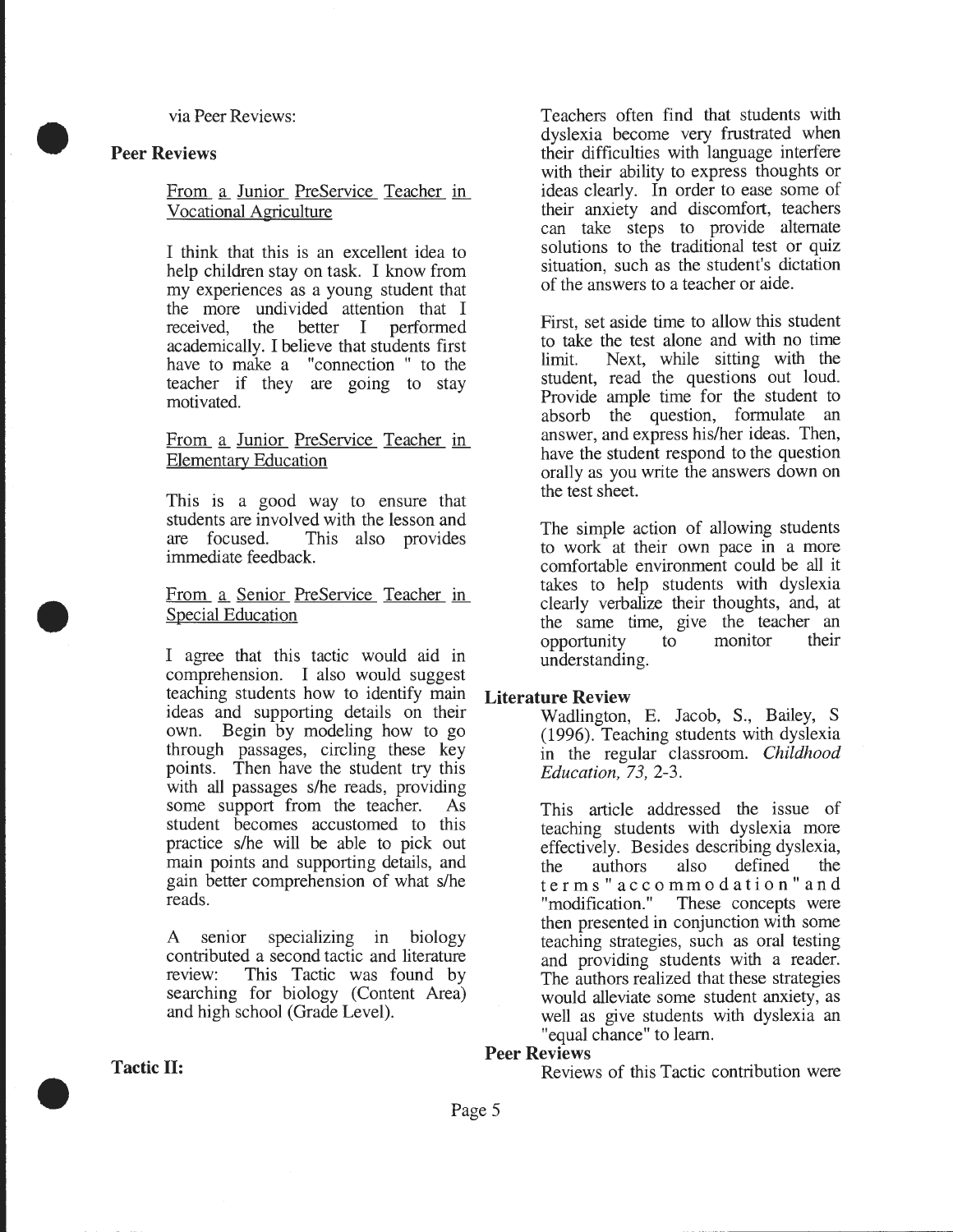contributed from colleagues in elementary and secondary education--<br>some less and some more some less and some more "experienced".

•

•

•

From a Senior PreService Teacher in Special Education

This is a great idea in modifying assessment in the classroom. Many students know the material on a particular exam but are not able to write it down. I have worked with three students this semester who take their test verbally. They like this option because they can express their answers more accurately verbally. An idea that I have seen is recording the answers on a tape recorder for longer exams. This enables the classroom teacher to listen to the answers the student has given.

From a Senior PreService Teacher in **Secondary History** 

It is an excellent idea to have students take their time when it is needed. The experience I have had as a student and student teacher, giving students time takes away a great deal of anxiety and gives them time to complete their thoughts.

From a Senior PreService Teacher in Secondary Biology

Good idea! If you can give the students alternative methods for taking tests (such as computer assisted) this tactic becomes more powerful.

From a Senior PreService Teacher in Special Education

Providing modifications like the one described in this tactic is always an excellent idea. Allowing students with disabilities to take extra time to complete tasks provides welcome reliefs from the burden of pressure time constraints often create. I speak not only from my<br>experience to date in various clinic placements, but also from personal experience with a particular learning disability.

These contributions are just a sampling of the total SITE database; however they demonstrate and exemplify the following essential principles:

• Teachers share their expertise across areas of specialization and years of experience.

• Teachers provide supportive feedback to one another and also expand on one another's ideas.

Effective teaching tactics cross<br>egories of disability, teaching categories of specialization, grade levels, and content areas.

• Teachers can utilize the literature and research outside their discipline to inform their daily practice.

Technology can facilitate the "conversation" needed to support instruction for individuals with diverse learning needs in general education classrooms.

SITE is designed to support teaching colleagues across degrees of experience, roles, and areas of specialization with respect to the inclusion of learners with<br>disabilities in general education disabilities in general classrooms. Thereby, SITE may serve as one way in which to enhance and, perhaps, redefine the role of the professional educator--one that relies on colleagues and informed conversation (Norlander-Case, Reagan, & Case, 1999). The ultimate goal is to improve instruction for all learners in general education classrooms where disabilities and learning differences are integrated and conversations about effective practice among all teachers are common. Hopefully, SITE responds to Larry Maheady's call to provide teachers with "access to powerful information about teaching effectively that is easily available to them and sustained over time". (Personal Communication, 1999)

\***Note:** Percentages may total more that 100%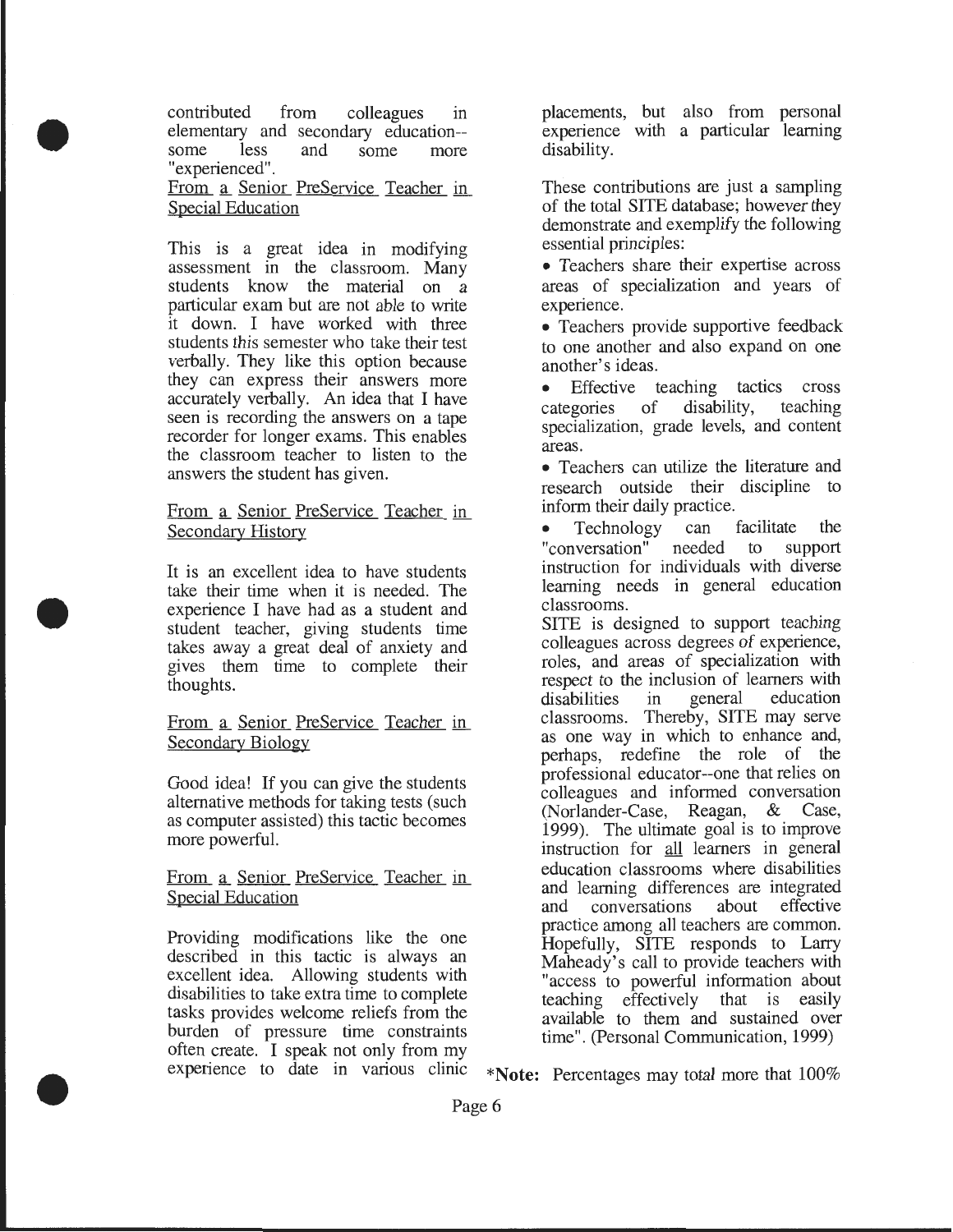due to rounding and the opportunity to select more than one Learning Difference, Grade Level, and Content Area.

For further information about SITE and/or a copy of the SITE program (currently a Macintosh Version), please contact Pam  $C$  amp bell  $(c$  amp belp  $@$  unly, eduor 702.895.1107).

#### References

•

•

•

- *22nd Annual report to Congress on the implementation of the Individuals with Disabilities Education Act.* (On-line). (2001). US Department of Education: Office of Special Education Programs.<br>A v a i 1 a b 1 e :<br>www.ed.org/offices/OSERS/OSER/ www .ed.gov/offices/OSERS/OSEP/ OSEP2000An1Rpt/
- Algozzine, B., & Ysseldyke, J. (1992). *Strategies and tactics for effective instruction.* Longmont, CO: Sopris West.
- Algozzine, B., Ysseldyke, J., & Campbell, P. (1994). Strategies and tactics for<br>effective instruction. TEACHING effective instruction. *Exceptional Children, 26( 3 ),* 34-36.
- Campbell. P. (2001). Sharing ideas about teaching effectively for *all* teachers of students with learning differences (Part 1). *Multicultural* & *Diversity Newsletter*   $6(1)$ , 5-8. Las Vegas, NV: UNLV College of Education.
- Campbell, P., & Tierney, J. (1996). Using technology to improve instruction. *TEACHING Exceptional Children,*  28(3), 8-12.
- Fenstermacher, G.D. (1990). Some moral considerations on teaching as a profession. In J.l. Goodlad, R. Soder, & K.A. Sirotnik (Eds.). *The moral*  dimensions of teaching. (pp. 130-151). San Francisco, CA: Jossey-Bass.
- Norlander, K.A., Reagan, T.G., & Case, C.W. (1999). *The professional teacher: The preparation and nurturance of the reflective practitioner.* San Francisco, CA: Jossey-Bass.

## **NEVADA PERSONAL ASSISTANCE SERVICE SYSTEM: A NEW**

## **BEGINNING**

By Tom Pierce and Donny Loux, Chief, Office of Community Based Services State of Nevada

Of the 58,435 Nevadans over the age of 15 who report some limitation in activities of daily living (ADLs), 29,000 need the help of another person to complete ADLs and more than half of these need help with two or more ADLs. Most (82.5%) receive their primary care from unpaid family members. In 2000, 449 received personal assistance service (PAS) for ADLs through the Medicaid State Plan optional Personal Assistance Services (PAS), 1,020 through the Division of Aging's Community Home Initiatives Program (CHIP) for seniors and 1330 others through the State funded Office of Community Based Services (OCBS). More than 29,000 people in Nevada need more help than they are currently receiving with two or more ADLs. Several hundred Nevadans with unmet needs for PAS are waitlisted for services from State programs that are, and have been, seriously backlogged.

In 1990, the Office of Community Based Services (Department of Employment, Training, and Rehabilitation), responsible for administering the State funded PAS program, applied to the World Institute on Disability (WID) to participate in a national study of European and American models of PAS services. Nevada was selected by WID as one of four states in the nation to develop and conduct this study. The study confirmed that the impact of PAS services in Nevada were significant. Over half of PAS users said that without services, they would be in nursing homes. Forty-one percent (41 %) reported that family members would have to leave work or stay home from school to maintain them in their independent living setting if they did not have services. Seven percent  $(7%)$ , mostly frail, elderly clients, said they would die without services. Many individuals who refused to consider nursing home care said that without services their health would deteriorate because they could not prepare meals for nourishment, bathe, go to the bathroom, get out of bed or be clean. Most conceded their deterioration would eventually lead to institutionalization. Others said they could not think of what would happen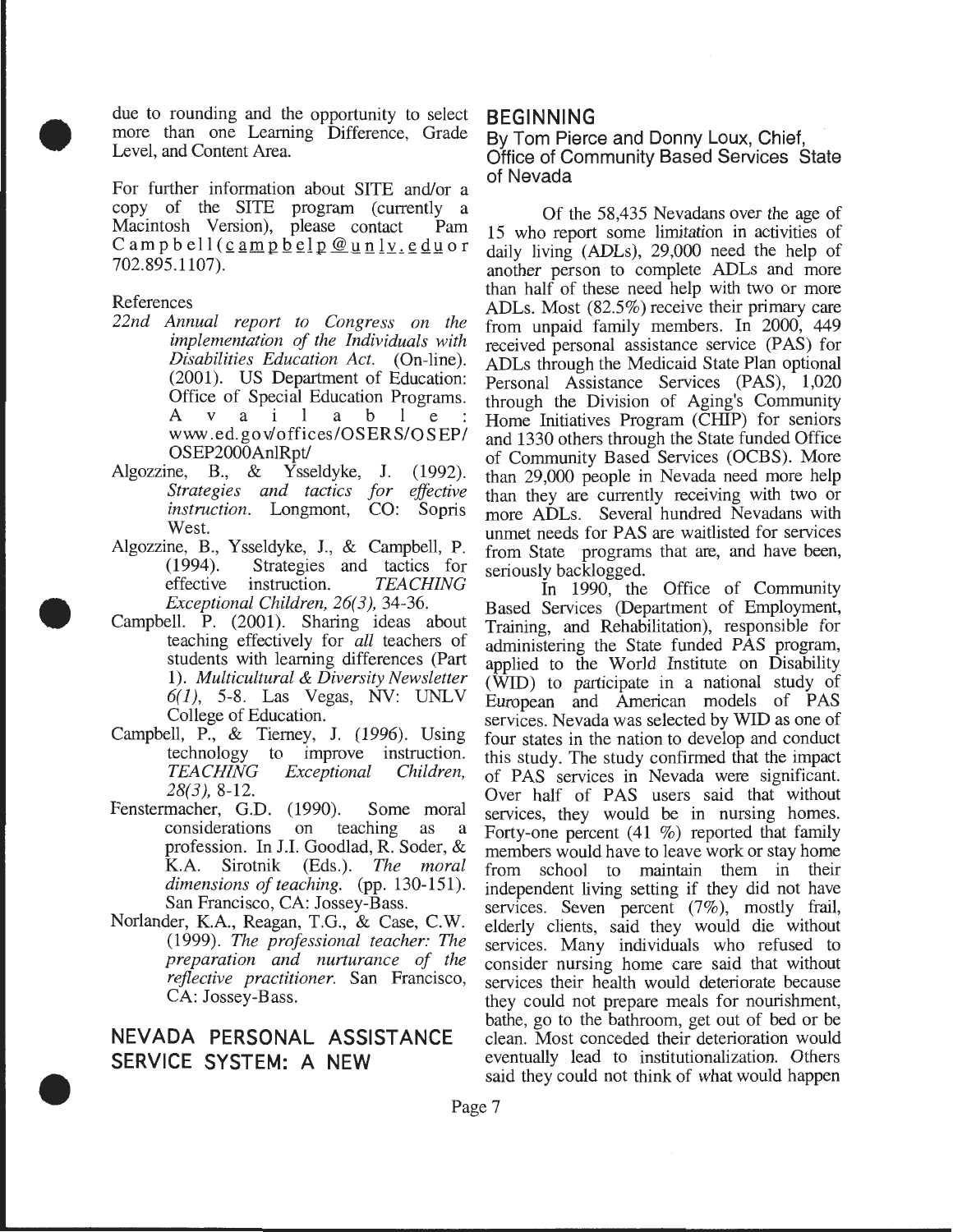to them if these services were not available. A clear majority of consumers believed that personal assistance services were keeping them from an intermediate or skilled nursing care facility, allowed them to maintain their independence and, for those with families, reduced the stress on family units and kept them together.

•

•

•

Through the efforts of Nevadans with disabilities, the 2001 Legislature mandated that all Nevadans requiring assistance with bathing, toileting and eating must be identified and that planning for their needs must begin. The law also established a consumer directed Personal Assistance Council to guide the State's efforts in providing access, consumer choice and control, training and systems change related to all personal assistance services (PAS). UNLV will soon be awarded approximately \$375,000.00 for three years to: 1) conduct consumer led<br>public "Summit" discussions on the public "Summit" discussions on the interrelationship of "most integrated setting" and PAS issues 2) review barriers and implement facilitating practices to assure that consumers can direct and manage their care to the extent they desire and are able 3) facilitate access to and choice among personal care providers including relief providers 4) identify and report potential solutions to issues of liability, workers' comp, assistant backup and health care coverage 5) establish PAS incentives to insure that Nevada's long-term care system does not favor one setting over another 6) design procedures that assure active and consistent involvement of consumers in the needs assessment, service planning, budgeting and evaluation processes of personal assistance 7) study and report the issues, preferences and satisfaction of recipients of personal assistance and the impacts of PAS to personal dignity, independence and family preservation 8) develop PAS training and service modules to integrate independent living, assistive technology, consumer direction, mutual respect, individual preference and self-advocacy 9) demonstrate the efficacy of training and employing of people with developmental disabilities as personal assistants.

The major goals of the project will be to:

• Create a statewide network of crosspopulation personal assistance services (PAS) which will assure access to PAS regardless of age, ethnicity, income, disability or geographic location.<br>Design. implement and evaluate

- Design, implement and facilitating practices which assure that consumers are fully informed and able to select and direct their own services and care from a variety of models<br>including a budget and service including a budget responsibility model.
- Demonstrate and document the efficacy of PAS services which provide access to available assistive technology and other independent living services as an integral part of service planning.
- Demonstrate and document the efficacy of training and employing adults with mental retardation as personal assistants through a supported employment prototype.

The project hopes to make a dynamic contribution to how services are delivered to individuals with the greatest needs throughout the state. It also will strive to make the voices of those receiving services a part of the conversation. This may be one of the most substantial systemic service changes in the State. We look forward to the challenge.

## **PREVENTION PROGRAMS: DOES ONE SIZE FIT ALL? By Charlene A. Day**

August 2001 marked the second decade anniversary of the acquired immune deficiency<br>syndrome (AIDS). A first glance of the A first glance of the statistics marking this anniversary would lead one to believe that things are getting better.

We hear daily of "cocktails" which when taken by a person living with the virus which causes AIDS - the human immunodeficiency virus (HIV) can extent both the quantity and quality of life. Daily we hear of "cocktails" which reduce the viral count in the body and enable people to live longer, more fulfilling lives. With countless stories of people who can no longer detect the virus in their blood stream, but are still highly infective, its is easy to believe that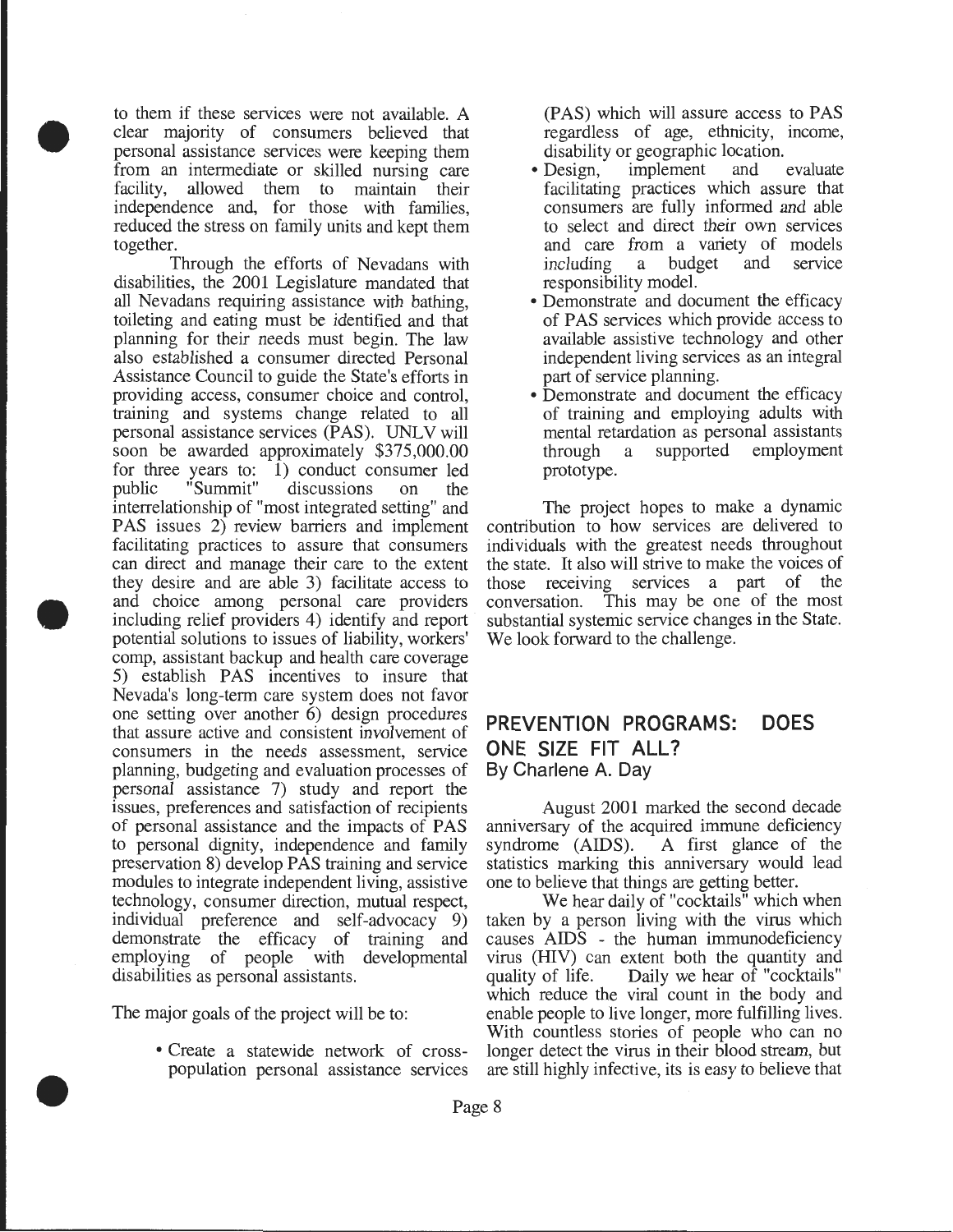things are getting better ----perhaps for some. The mere use of the word "cocktail" denotes a<br>pleasurable experience associated with experience associated with socializing, fun times and activities. In reality however, the regime required to achieve longer life with "cocktails" is far from the fun.

While marking the second decade of AIDS, Dr. Helene Gayle, of the Centers For Disease Control in Atlanta observed that infection rates in the nation were reduced dramatically by the early 1990s and major increases in new infections were prevented at a time of increasing challenges. The challenges noted have much to do with the changing face of HIV/AIDS and the increasingly diversity of the scourge of this disease.

## AIDS: It Is A Multicultural Thing

Over the past two decades, the HIV epidemic in the United States has expanded from one which initially primarily affected whites, to one in which the majority of those affected are communities of color. An epidemic originally affecting gay men and injecting drug users has diversified into one in which heterosexual transmission, especially in women, plays an increasing role. Dr. Gayle warns however, that new strategies are needed to maintain and accelerate progress.

## A Reality Check

•

•

•

Recent statistics show that as of December 2000, the Centers For Disease Control has reported 774,467 have been reported with AIDS. Adult and adolescent AIDS cases total 765,559 with 635,451 cases in males and 130,104 cases in females. Through the same time period, 8,908 AIDS cases were reported in children under age 13. Estimates are that  $600,000$  to  $900,000$  are now living with HIV and at least 40,000 new infections occur each year. (CDC - HIV/AIDS Surveillance Report, December 2000) While it is true that drug therapies have reduced the number of people who have AIDS, numbers of people with HIV infection remain stable. Many of the new<br>diagnosis are occurring among African diagnosis are occurring among African Americans, women and people infected heterosexually, with an increased observed among Hispanics (CDC, 1998)

For people of color, reality is far different than the statistics reflect. In a recent survey of approximately 4,000 Black, self identified heterosexual men in Washington DC, approximately 2680 men had been tested for  $\overline{HIV}$  in the past year. Approximately 400 of these men tested positive for the virus. Among the total group of men surveyed, many of whom proclaimed to be highly knowledgeable about HIV and AIDS, many acknowledged not using a condom during their last sexual experience. When queried why they did not use a protective device, the majority of respondents indicated that they were concerned that their partners might think they had a disease if they asked them to use a condom. Over 70% of the men who tested positive for HIV said they planned to have sex in the next 30 days. Sadly, more than 25% of these men indicated that they did not plan to use a condom in their future sexual experiences. These men indicated however, they would probably use a condom only if asked to do so by a partner.

## The Call For Multicultural Prevention Programs

These statistics tell us that much of the story about HIV/AIDS and its impact communities of color has yet to be written. While much of the data shows a decrease in new infection rates, the statistics rarely tell us why members of various ethnic/racial groups do not participate in the surveys that gamer the statistics often bantered about. The statistics we read about in the newspaper don't tell us about the men who engage in behaviors that put them at risk for HIV regularly -- but do not consider themselves to be gay, homosexual, or a man who has sex with a man (MSM). Consequently, the messages of prevention do not apply to these men. Prevention program abound, but in this day and age of culturally relevant and specific prevention program planning, it is imperative that we remember that one size does not fit all.

## UNLV Takes A Stand

As we approach December 1, 2001 - World AIDS Day the UNLV campus community will be taking stock of its needs around HIV prevention. Few of us can claim that we know it all, do everything right, and are at no risk for this disease. A campus wide needs assessment survey will be disseminated during UNLVs observance of World AIDS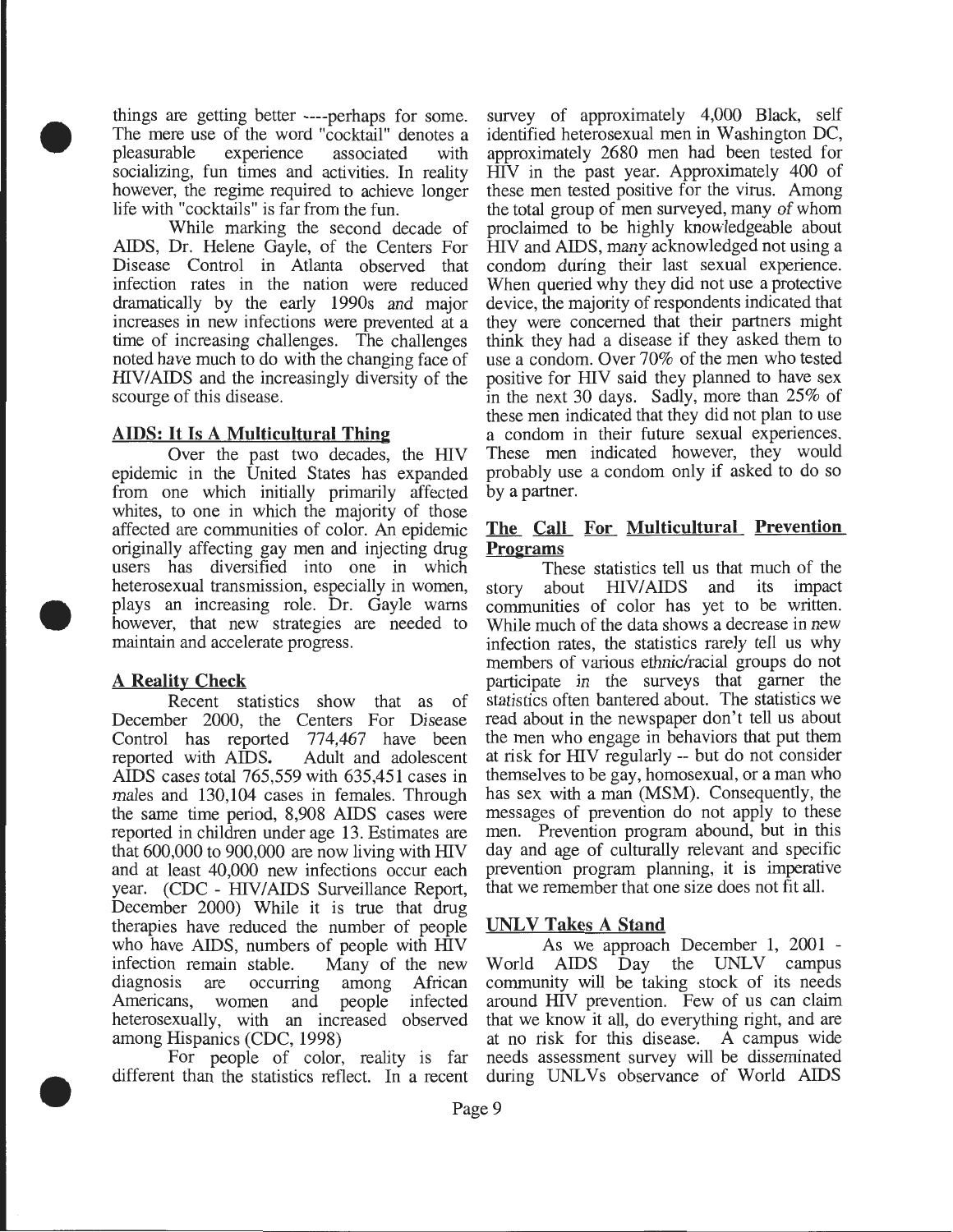Day. Using the African proverb "When Spider Webs Unite, They Can Tie Up A Lion, faculty, staff and students of the Department of Health and Physical Education will request that all members of our campus community complete an HIV/AIDS Needs Assessment survey. Findings from this survey will enable health program planners on campus and at the Clark County Health Department to plan prevention programs, which recognize that one size does not fit all.

#### What Can You Do?

•

•

•

Ultimately, the education and prevention programs developed for UNLV will embrace the increasingly diverse population we are and include all segments of our population from the University Administrators to faculty persons, students, staff, personnel and service workers. Stand up and let your education and prevention needs be heard during UNLVs World AIDS Day observance.

#### References

- Gayle, Helene., Centers For Disease Control, *Twenty Years of AIDS: Honoring Those Lost to HIV by Preventing Its Future Spread.* A commentary by Dr. Helene Gayle, Director of the National Center for HIV, STD, and TB Prevention. June 2001, Centers For Disease Control, Atlanta GA.
- Centers For Disease Control, National Center For HIV, STDs, and TB Prevention. *H IV /AIDS Su rveillan ceRepo rt,*  December 2000.

## **HELPING DISPLACED WORKERS IN LAS VEGAS**

By Colleen Thoma, Sterling Saddler, & Cecilia Maldonado

We have all been affected by the events University's provost office. Nevada Partners

of September 11th, and have heard the reports about the numbers of people who lost their jobs here in the Las Vegas Valley since then. Those reports became real to us on November 13th, when we coordinated a day of training workshops for many of the newly displaced workers in Las Vegas. This training day was the result of a collaboration between UNLV's Center for Workforce Development and Occupational Research and Nevada Partners.

Nevada Partners has been active in trying to help displaced workers since September 11th. They held a fund-raising drive that brought in over \$500,000. They also hold job fairs which bring displaced workers and employers with jobs together on a monthly basis. We wanted to contribute, too, and thought that what we could offer was training so that they could find work on their own, as well as find resources to help with day to day survival.

Brainstorming with some local trainers, the agenda for the day was developed and workshops were grouped around four themes. Those themes were: basic job/career awareness; basic job search skills; basic computer skills; and job/career awareness for those who speak Spanish. In addition, some large group sessions were identified for the day, and were offered during the free breakfast and/or lunch times. Lastly, the day would end with a planned job and social services fair. Information about currently-available jobs would be provided as well as training/degree programs, consumer credit counseling information, and other social services that might be important for those who were struggling with daily survival.

So, the day was scheduled for November 13th and with only two weeks for preparation, our efforts were fast and furious. Graduate assistants called displaced workers from a list provided by Nevada Partners. They made the calls from the Culinary Union's Office. Meetings between the Center and Nevada Partners were held to finalize room arrangements, catering details, and job fair participants. Work was divided between the two groups with The Center staff focusing on the training workshops, materials, registration, evaluation procedures, copying training handouts, putting together materials for participants, and financial support from the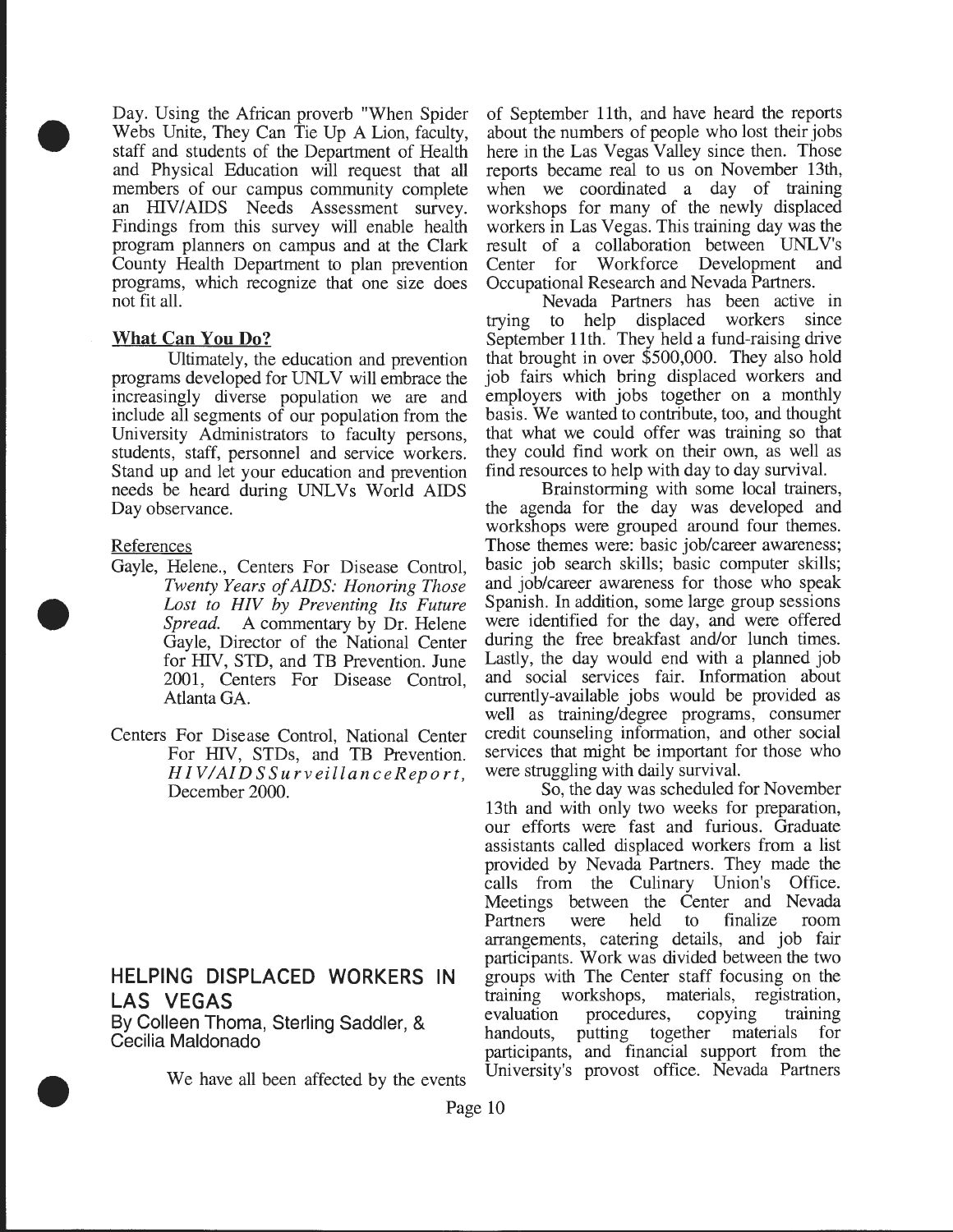were responsible for contacting job and social service fair participants, conducting phone call reminders to registered participants, and publicity.

•

•

•

The day arrived bright and early with an interview with television news reporters, setting up the registration tables, and greeting volunteers. The Latino Chamber of Commerce found a Spanish-speaking volunteer who could help those with limited English speaking skills. Most who attended found the training sessions helpful, and fun, too. We were disappointed with the tum-out of employers at the job fair, out of 20 or so who committed to being there, only 6 attended.

So, what did we accomplish? For a small number of those who are unemployed (we only had room for 180 folks, but had 200 show up), we gave them skills to help themselves in the job market by fine-tuning interviewing, resume-building, and networking skills. We gave them information about getting through the rough spots. And it gave us a desire to do this again, reaching more people who have been as clearly impacted by the events of September 11th as those who live thousands of miles away.

## CHILDREN'S LITERATURE FOR AND ABOUT KIDS WITH SPECIAL NEEDS: HOW TO FIND IT, HOW TO USE IT, HOW I GOT (AND CONTINUE TO GET) OVER MYSELF! By Jennifer L. Fabbi

Sometime around mid-July, Catherine Lyons, Director of the UNLV-CSUN Preschool, asked me to develop a list of books on children with disabilities for a summer term class she was teaching. When I asked her approximately what age-range she wanted the list aimed at, her answer was, "Well, preschool through high school." "Would you like me to include learning disabilities and mental illness, in addition to physical disabilities?" I asked. "Everything," she replied. More daunted by a self-perceived lack of "PC" terminology in my vocabulary relating to this field than the comprehensive task at hand, I agreed to come to

her class a few weeks later to present the list and some of the books that would appear on it. Jotting down individual titles that I would add, I put my Post-it note assignment to the side. "Easy," I thought.

A couple of weeks later it was time to get down to business. Being a "good librarian," I went straight to my library catalog (it's all on the computer now!) to investigate the subject headings used to classify these books. One of my goals for the list was to provide a mechanism for students to be able to find new literature published after the list was printed, and they would need the subject headings to do that. A feeling of discomfort fell over me as I recalled the many times a student has come into the library, typed in "special needs" as a keyword search, and expected to see results on the screen. The subject headings are, instead, very specific, and they do not change dynamically with social acceptability of terms; as you might imagine, a change in subject heading requires a huge amount of work in a retrospective sense! To get the best results from a library catalog, do a keyword search. If you are looking for books on specific disabilities, search on them: "autism," "cerebral palsy," "deafness." Terms such as "Handicapped" and "Disabled" or "Disability" will also yield results. Distinguishing among physical, mental, and learning disabilities will give more specific results.

Have you ever started a project that you thought would be simple and straightforward, only to get sucked into its complexities? I emerged from my office eight hours later with a jumbled list of over two hundred book titles, gleaned from every possible source I could think of. Another day spent organizing the list helped me to identify themes for the books I had selected to share with the class, some of which I will now share with you:

## Kids with Special Needs See Themselves

I was pleased to find a selection of books that included both photographs and illustrations of children with special needs. This is an important concept in that a child with Down's Syndrome or a child in a wheelchair, can "see" themselves in the books. Listening to or reading stories about people who look like us, act like us, or feel like us is validating to any individual. This concept also emphasizes the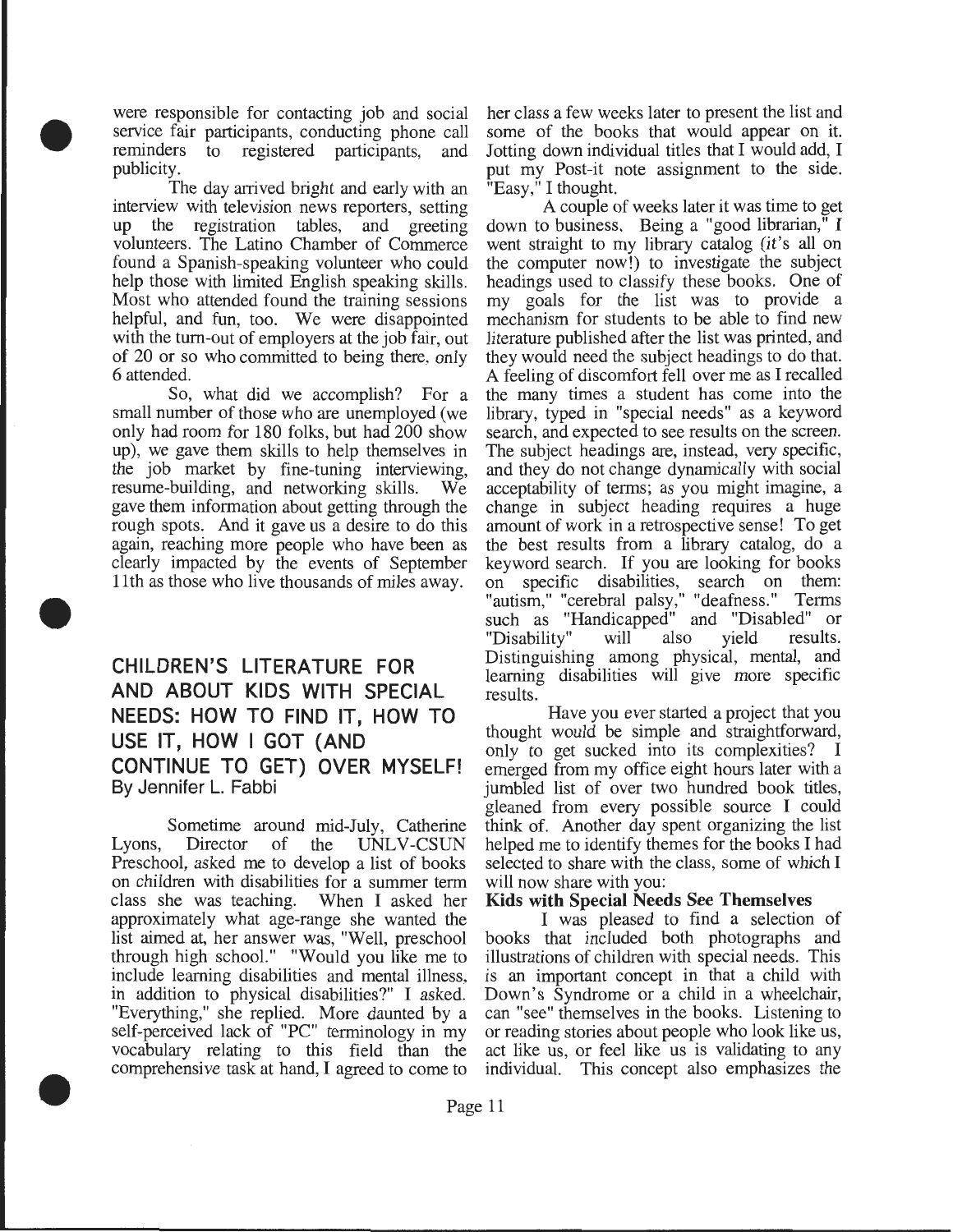point that while some disabilities can be seen physically, others cannot.

•

•

•

*ABC For You and Me,* by Margaret Gimis (photographs by Shirley Leaman Green), shows children with Down Syndrome in activities corresponding to the letters of the alphabet. (2000). Morton Grove, IL: Albert Whitman. ISBN: 0-8075-0101-8

*Dancing Wheels,* by Patricia McMahon (photographs by John Godt), describes the creation, training and performances of the dance troupe known as Dancing Wheels who incorporate the movements of dancers who dance standing up and those who are in wheelchairs. (2000). Boston, MA: Houghton Mifflin. ISBN: 0-395-88889-1.

*Moses Goes to School,* written and illustrated by Isaac Millman, introduce Moses and his friends who enjoy the first day of school at their special school for the deaf and hard of hearing, where they use sign language to talk to each other. *Moses Goes to a Concert* follows Moses and his schoolmates as they attend an orchestral performance where the percussionist is also deaf. These books include illustrations in sign language. (2000, 1998). New York, NY: Farrar, Straus, Giroux. ISBN: 0-374-35069-8; 0-374-35067-1.

In *Thank You, Mr. Falker,* written and illustrated by Patricia Polacca, Trisha loves school , but her difficulty in learning to read makes her feel dumb until, in the fifth grade, a new teacher helps her to understand and overcome her problem. (1998). New York, NY: Philomel Books. ISBN: 0-399-23166-8.

#### Kids See and Learn about People with Special Needs

Part of fear is being faced with the unknown; these experiences for children can include encountering people who look or act different from them for the first time. Reactions to fear can include unkind behavior, such as teasing and violence. Giving kids information about people with special needs, allowing them to have their questions answered and to see that we are not so different can help to conquer that fear of the unknown and create friendship.

*Do You Remember the Color Blue?: and Other Questions Kids Ask About Blindness*  is a book written by Sally Hobart Alexander, who lost her vision at the age of twenty-seven. In this book, she answers questions, such as "How did you become blind?" " How can you read" and "Was it hard to be a parent when you couldn't see your kids?"  $(2000)$ . New York, NY: Viking. ISBN: 0-670-88043-4.

In *Hooway for Wodney Wat,* by Helen Lester (illustrated by Lyn Munsinger), all of Rodney's classmates make fun of him because he can't pronounce his name, but it is his speech impediment that drives away the class bully. (1999). Boston, MA: Houghton Mifflin. ISBN: 0-395-92392-1.

*Be Good to Eddie Lee,* written by Virginia Fleming and illustrated by Floyd Cooper, focuses on special discoveries shared between Christie and Eddie Lee, a boy with Down Syndrome. (1997). New York, NY: Philomel Books. ISBN: 0-399-21993-5.

*Wilma Unlimited: How Wilma Rudolph Became the World's Fastest Woman,* by Kathleen Krull (illustrated by David Diaz), is a biography of the African American woman who overcame crippling polio as a child to become the first woman to win three gold medals in track in a single Olympics. (1996). San Diego, CA: Harcourt Brace. ISBN: 0-15-201267-2.

### Families Learn

What to call this category? I thought of families coping, adjusting, uniting. I can remember being a young child when my twoyear -old brother was diagnosed with epilepsy—this greatly changed the life of our family. I chose the verb "learn" because with each experience of challenge, love, heartache, or triumph that a family faces, I believe its members are learning—to relate to one another, deal with what others may think, and to confront the next experience that life brings.

In *Mama Zooms,* by Jane Cowen-Fletcher, a young boy explains how his "zoom machine," or riding in his mother's lap (in her wheelchair), takes him to exciting places. (1993). New York, NY: Scholastic. ISBN: 0- 590-45775-6.

*We'll Paint the Octopus Red,* written by Stephanie Stuve-Bodeen and illustrated by Pam De Vito, is a story of an expectant big sister, Emma, who discusses with her father what they will do when the new baby arrives; when he is born with Down Syndrome, they must adjust their expectations. (1998). Bethesda MD: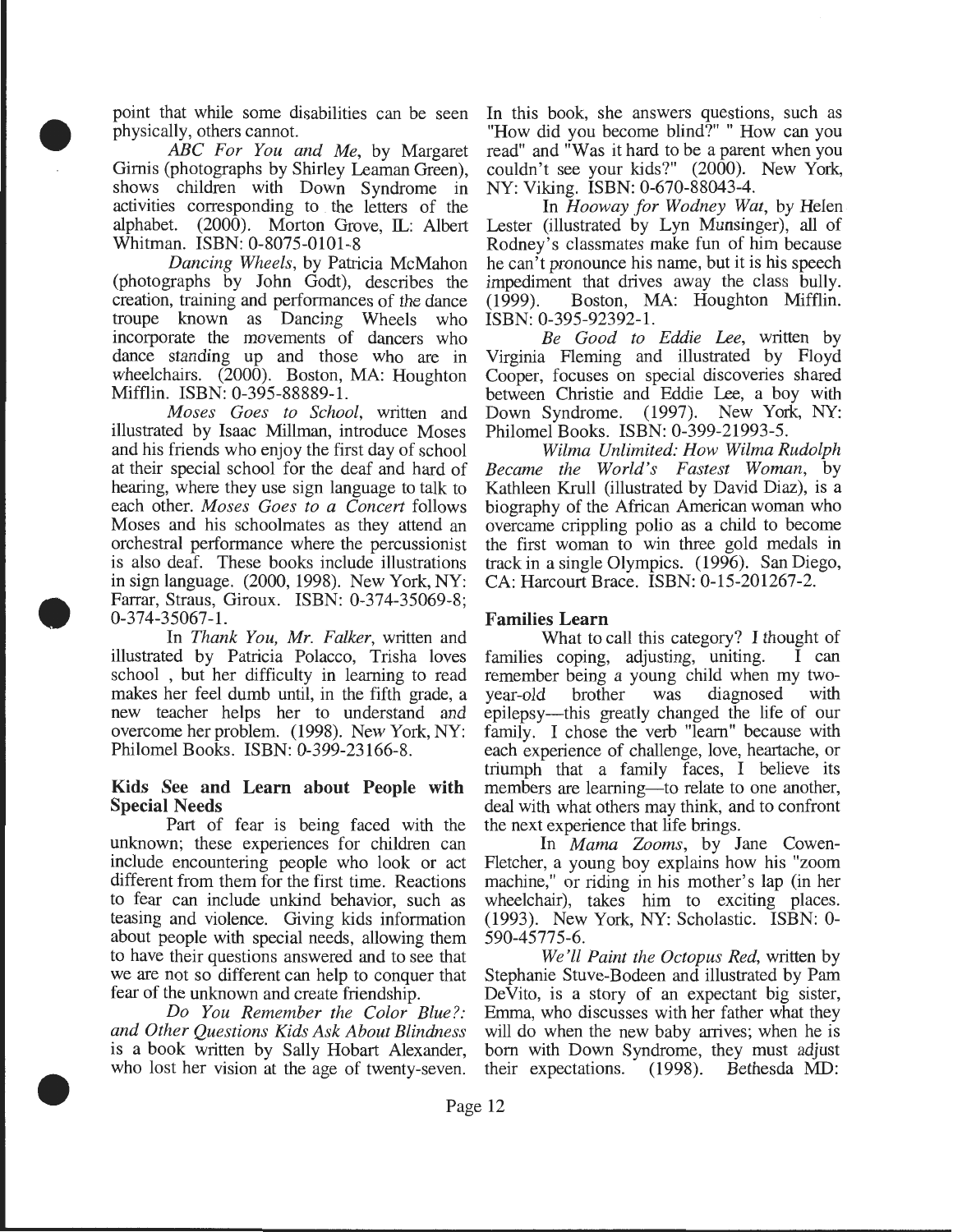Woodbine House. ISBN: 1-890627-06-2.

•

•

•

*Just Juice,* by Karen Hesse, is a short chapter book about a family who lives "way out in the hills." Nine-year-old Juice, upon realizing that her father's lack of work has endangered her family, decides that she must return to school and learn to read in order to help their chances of surviving and keeping their house. (1998).<br>New York, NY: Scholastic. ISBN: 0-590-New York, NY: Scholastic. 03382-4.

The experience of creating this list, delving more extensively into the literature written for and about children with special needs, and sharing these books with students has been quite powerful. As I shared this list of books for the first time, apologizing for publishers' sometimes insensitive, one-sentence book summaries and fighting uncertainty as to my own degree of political correctness, I looked into the faces of the students and realized the importance of getting this literature out there. This realization has largely outweighed my selfconsciousness. As I shared the book *Wilma Unlimited: How Wilma Rudolph Became the World's Fastest Woman,* a story with themes of racial discrimination, gender bias, social class, and physical disability, I knew with certainty that what we were really focused on was hope and an individual's ability to overcome incredible odds. Please come by the Curriculum Materials Library (CEB 101) for a more comprehensive list of books, especially those written for young adults!

## **SUGGESTED MULTICULTURAL INFUSION ACTIVITIES**  by Nancy **P.** Gallavan and Porter Lee Troutman, Jr.

An eye-opening column appeared in the San Diego Union-Tribune on Wednesday, October 10, 2001, titled "Learning about tolerance in eighth grade" authored by Joan Ryan of the San Francisco Chronicle. She describes an annual middle school Language Arts class assignment (location unknown) asking students to read and think deeply about the1954 Langston Hughes poem "I, Too Sing Traditionally, following a class discussion, each student is challenged to rewrite the poem using individual thoughts, language, feelings, and experiences placing personal values and beliefs into contemporary words reflective of each student's own sociocultural context.

Coincidentally, this fall the assignment was scheduled for September 11. The teacher debated the timeliness of the assignment and chose to proceed. As with previous classes, the students were asked to bring their completed poems to share aloud in class a week later. However, during that particular time period, Ali Rafi, an Arab-American student enrolled in this Language Arts class, and his family suddenly became recipients of previously unknown prejudice, insults, and hate following the events of September 11.

Rafi typically is a quiet cut-up, the kind of youngster who, behind the scenes, might write the smart and funny lyrics for the school play. He dreams of becoming a comedian or a rap singer. Rafi has never hidden the facts that he is Muslim and doesn't eat meat at school; he is comfortable when his mother and sisters show up at school events with their heads covered in traditional Muslim scarves. Until September 11, his religion had never been the source of interest much less ridicule and hate. Now Ali Rafi thinks differently about his life and the new attitudes and behaviors he is encountering. The poem he composed reflects changes and feelings that one week earlier he could not have imagined writing.

The day the poems were due in Rafi's Language Arts class, the students broke into groups of four. Each group was asked to choose a poem from among the group to share aloud with the class. Rafi's group chose his poem. Rafi sat on the stool in front of the class and read the following two poems.

I, **Too Sing American** by Langston Hughes

I, too, sing America. I am the darker brother. They send me to eat in the kitchen When company comes,

Page 13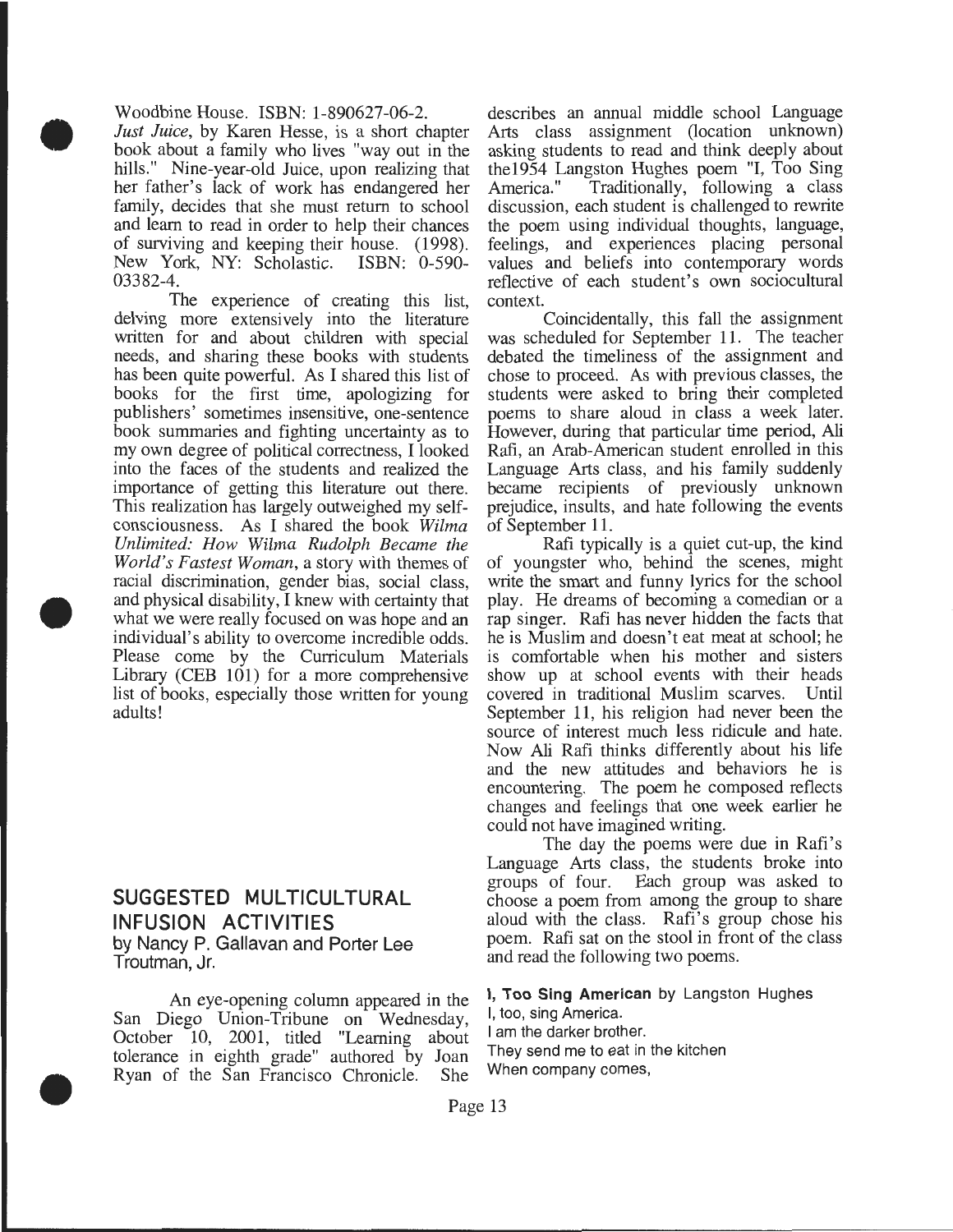

But I laugh, And eat well, And grow strong.

Tomorrow, I'll be at the table When company comes. Nobody'll dare Say to me, "Eat in the kitchen," Then.

Besides, They'll see how beautiful I am And be ashamed--

I, too, am American.

I, **Too Sing American** by Ali Rafi I, too am an individual.

They embarrass me the way they tease. When they say I'm a terrorist, I shrug it off, But I count them as friends. And so, the ridicule continues And I must shrug off another day.



•

Tomorrow,

When they joke, I will joke back. Then they won't say to me "You probably helped them," Then.

Besides, They'll stop after I show them Who lam And they'll lower their head.

I, too, have dignity.

When Rafi finished, the class fell silent then erupted in heart-felt applause. The next day Rafi was asked by the principal to read his poem over the school intercom during their school's daily "words of wisdom." After the broadcast Rafi received another genuine round of applause heard throughout the school, and the student taunting stopped without raised voices or fists. Rafi knew he could not control the attacks, he could control only his responses to them.

We should all be fortified by the courage and strength demonstrated by this one eighth-grader. Perhaps more educators can use the poems written by Langston Hughes and Ali Rafi as models to infuse the importance and processes of valuing cultural diversity meaningfully and authentically into their classes. If you have questions or comments, please contact us at the following email addresses: Nancy Gallavan at gallavan@unlv.edu or Porter Troutman at porter@unlv.edu. We welcome your versions and your students' versions of the poem, "1, Too Sing America" by Langston Hughes and Ali Rafi. We will gladly share some of them in a future edition of the College of Education multicultural newsletter.

## **ELEVENTH ANNUAL INTERNATIONAL MULTICULTURAL CONFERENCE A SUCCCESS**  by Porter Lee Troutman, Jr.

The 11th Annual International Multicultural Conference was a tremendous success. The conference was held at the Riviera Hotel, November 7-11, 2001. Ironically, the organization was founded in the same hotel 11 years ago and has a membership of 5000+. Educators from preschool through higher education and representatives from business and communities comprise NAME's membership.

Over 1500 were in attendance at the conference. Participants from Russia, Bulgaria, Netherlands, England and South Africa<br>attended. Dr. Jack McLaughlin. State attended. Dr. Jack McLaughlin, Superintendent, Carlos Garcia, CCSD Superintendent and Shirley Barber welcomed the participants.

The theme of this year's conference, which was co-sponsored by NAME's Nevada Chapter, UNLV, and the Clark County School District, is "High Stakes: Achievement, Assessment, and Advocacy Through<br>
Multicultural Education." "This important Multicultural Education." conference focused on today's trends toward high stakes testing standards for our students and schools, which demands that all students learn and that all schools are accountable," said Porter Troutman, professor of curriculum and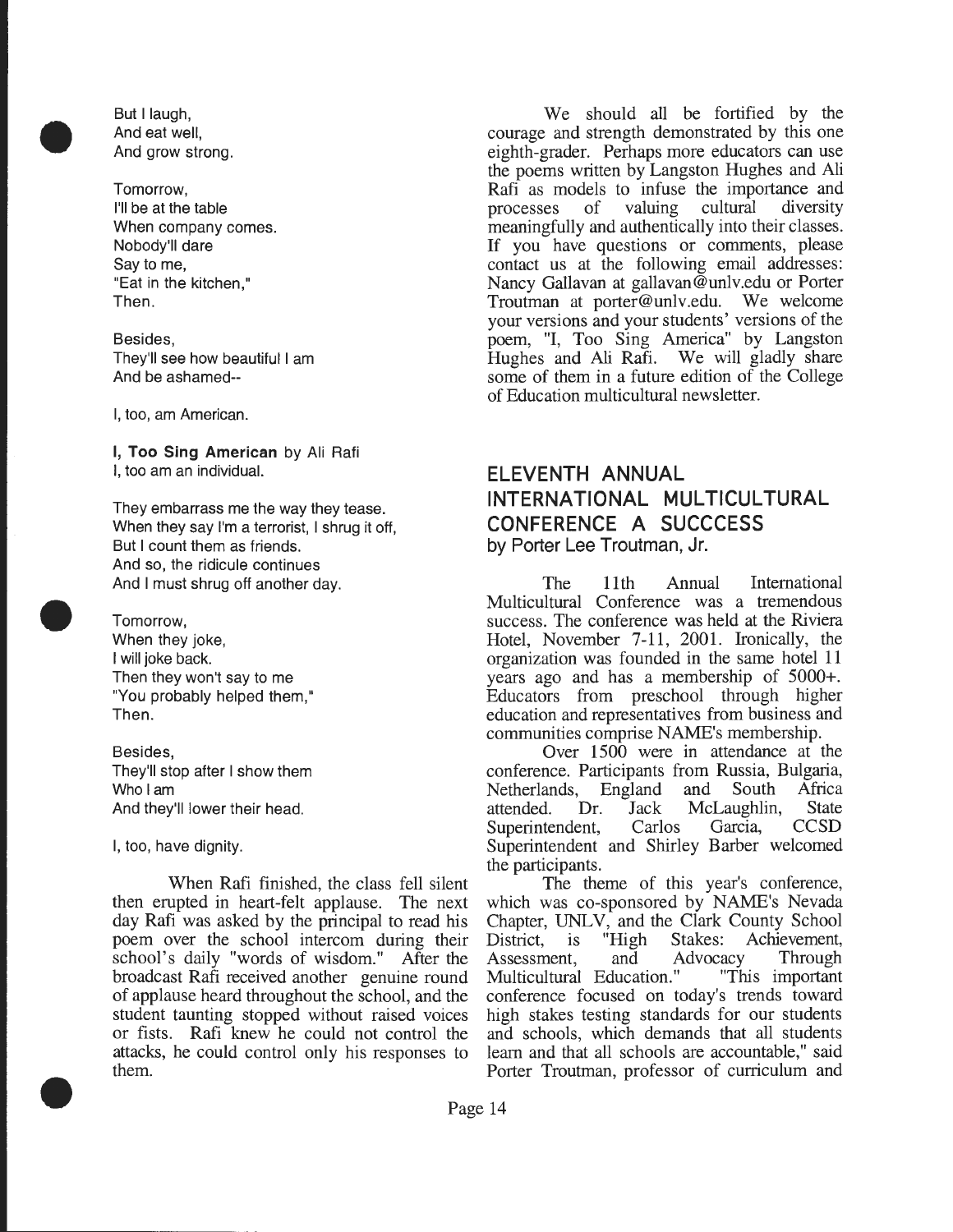instruction at UNL V's College of Education and president of NAME's Nevada chapter. "These national efforts in assessment, accountability, achievement, and choice must be reviewed and applied through a multicultural lens to assure that all students benefit equitably from these initiatives. More significantly, the conference addressed effective multicultural programs and strategies for bridging the existing gaps and truly promoting the success of every student," The conference featured. presentations by many of the nation's best scholars and experts in multicultural education, including Karen Hartke, representative from the National Center for Fair and Open Testing; and Peggy Mcintosh, who is associate director of the Wellesley College Center for Research on Women and the founder and co-director of the National S.E.E.D. (Seeking Educational Equity and Diversity) Project on Inclusive Curriculum. Antonia Darder, professor of education and cultural studies at Claremont University and an activist in a variety of Latina/Chicano grassroots efforts tied to educational rights, worker's rights, bilingual education, women's issues, and<br>immigrant rights, delivered a keynote immigrant rights, delivered a presentation on Nov. 7 titled "Schooling and the Culture of Dominion: or The Dirty Little Secrets of High Stakes Testing." Her talk was free and open to the public.

•

•

•

The conference featured the world premiere of Lee Mun Wah's documentary film *"Last Chance for Eden."* Wah is a nationally acclaimed speaker, educator, poet, author, and diversity trainer who taught special education in the San Francisco Unified School District for more than 25 years. He has produced and directed three award-winning documentary films about the issue of racism.

Conversations with authors and Booksignings included: Valerie Ooaka Pang, Louise Derman-Sparks, Donna Gollnick, Sonia Nieto, Geneva Gay, Paul Rivel and Kathy Swope. NAME is the primary organization in the United States dedicated to academic success and educational equity for all students and groups through multicultural education.

Other highlights of the conference included the preliminary approval of four resolutions on: NAME , Standardized Testing, Teacher Testing, and Social Justice. The fifth resolution regarding state standards is

under review.

#### **RESOLUTION OF THE ELEVENTH ANNUAL INTERNATIONAL CONFERENCE OF THE NATIONAL ASSOCIATION FOR MULTICULTURAL EDUCATION**

**WHEREAS** the National Association for Multicultural Education was founded eleven years ago when a courageous group of teacher educators banded together and pledged their professional lives and careers to create an organization dedicated to promoting racial, social and economic justice for all through education; and

**WHEREAS** the message of the founders to end oppression directed at any group or persons and create an inclusive society based on the inherent worth of all people was so attractive that the best and brightest educators in the land immediately lent their time, talent and prestige to further the cause of NAME; and

**WHEREAS** over the last eleven years, educators of good will and purpose have joined NAME and worked tirelessly to further the cause of multicultural education toward creating a just society in which every child can learn and grow and develop to the fullest of his or her potential; and

**WHEREAS** NAME has conducted annual conferences in each of the last eleven years to address the important issues of multicultural education, raise public consciousness, and promote the multicultural agenda in all public, educational and political forums; and

**WHEREAS** in 1996, a leadership institute was held in Albuquerque, New Mexico in which many of the current leaders of the National Association were trained in organizational development and leadership that we might create state chapters to effectively promote the NAME agenda throughout the land; and

**WHEREAS** one of the strengths through diversity of the National Association for Multicultural Education is our self-renewal process promoted by the officers and board of directors to continue to attract the new committed persons willing to give of their time and talent to promote multicultural education;

**NOW THEREFORE BE IT RESOLVED**  that the National Association for Multicultural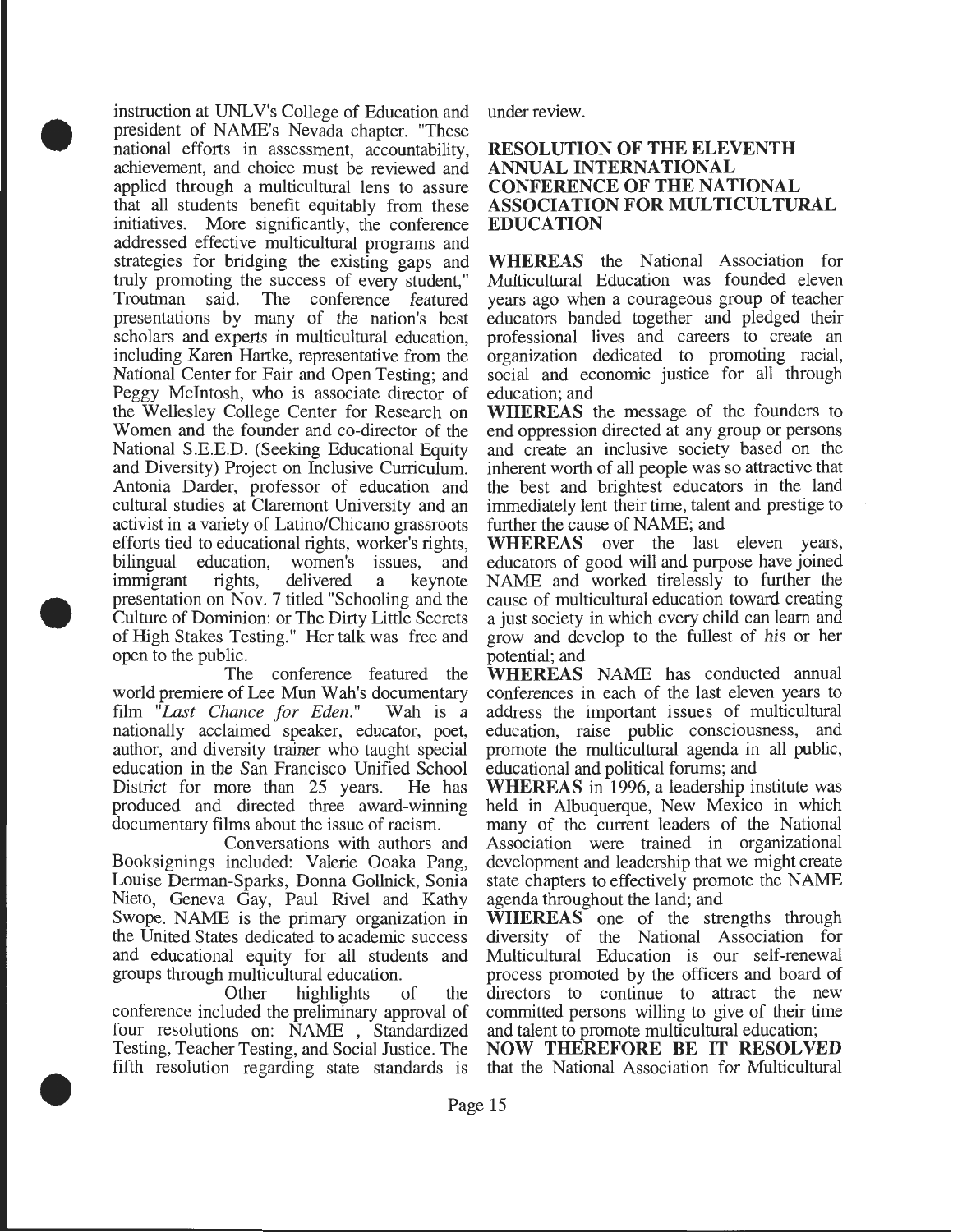Education conduct a new leadership institute to reach out to the next generation of leaders in multicultural education; and

•

•

•

**BE IT FURTHER RESOLVED** that the NAME Board of Directors organize this leadership institute to focus on new organizational structures including local chapters on college campuses, in P-12 schools and other institutions where the work of multicultural education is most immediate; and

**BE IT FURTHER RESOLVED** that the call go out to all the land, to every college campus, to every public school, to every concerned organization, to every person of good will to come together to work to build a just and inclusive society through multicultural education.

**RESOLUTION OF THE ELEVENTH ANNUAL INTERNATIONAL CONFERENCE OF THE NATIONAL ASSOCIATION FOR MULTICULTURAL EDUCATION ON STANDARDIZED TESTING** 

**WHEREAS** the National Association for Multicultural Education (NAME)considers the current usage of standardized testing to be a social policy issue of utmost importance;

**WHEREAS** NAME believes we must begin to account for the social and economic costs of standardized testing as people are tested, tracked, and sorted into narrowed rather than broadened opportunities;

**WHEREAS** NAME strongly believes that standardized testing damages the quality of education and poses unwarranted, unethical, and sometimes illegal barriers to equal opportunity for large numbers of Americans;

**WHEREAS** research-based arguments on standardized testing assert that standardized tests

- are grossly misused for purposes for which they were not intended;
- have been conclusively shown to penalize minorities and women the most and the scores of such tests tend to be **highly correlated with socio-economic**

class;

• and exert far too much control over curriculum and instruction therefore serving \* to thwart educational reforms that build upon sound cognitive research that attempts to address the range of skills and learning behaviors that are needed in today's global community;

**BE IT THEREFORE RESOLVED THAT**  NAME calls for an end to the total dominance of

standardized testing as the primary means for apportioning opportunities;

**BE IT FURTHER RESOLVED THAT**  NAME strongly endorses the increased use of performance-based assessments which judge students, prospective teachers, and teachers on the basis of what they can actually do;

**BE IT FURTHER RESOLVED THAT NAME** strongly endorses hiring and promotion systems for teachers based on genuine performance;

**BE IT FURTHER RESOLVED THAT**  NAME strongly endorses test-score optional admissions

policies at institutions of higher education.

#### **RESOLUTION OF THE ELEVENTH ANNUAL INTERNATIONAL CONFERENCE OF THE NATIONAL ASSOCIATION ON TEACHER TESTING**

**WHEREAS** teacher admission and certification tests have been found to have

questionable content, concurrent, construct, criterion-related, and predictive validity;

**WHEREAS** teacher admission and certification tests have been found to have psychometrically

indefensible methods for establishing cutoff scores;

**WHEREAS** teacher admission and certification tests disproportionately eliminate

Asian American, African American, Hispanic American, Puerto Rican, American Indian, and other minority candidates of color; and ,

**WHEREAS** teacher admission and certification tests are a chief obstacle to the national interest of

recruiting a culturally and racially diversified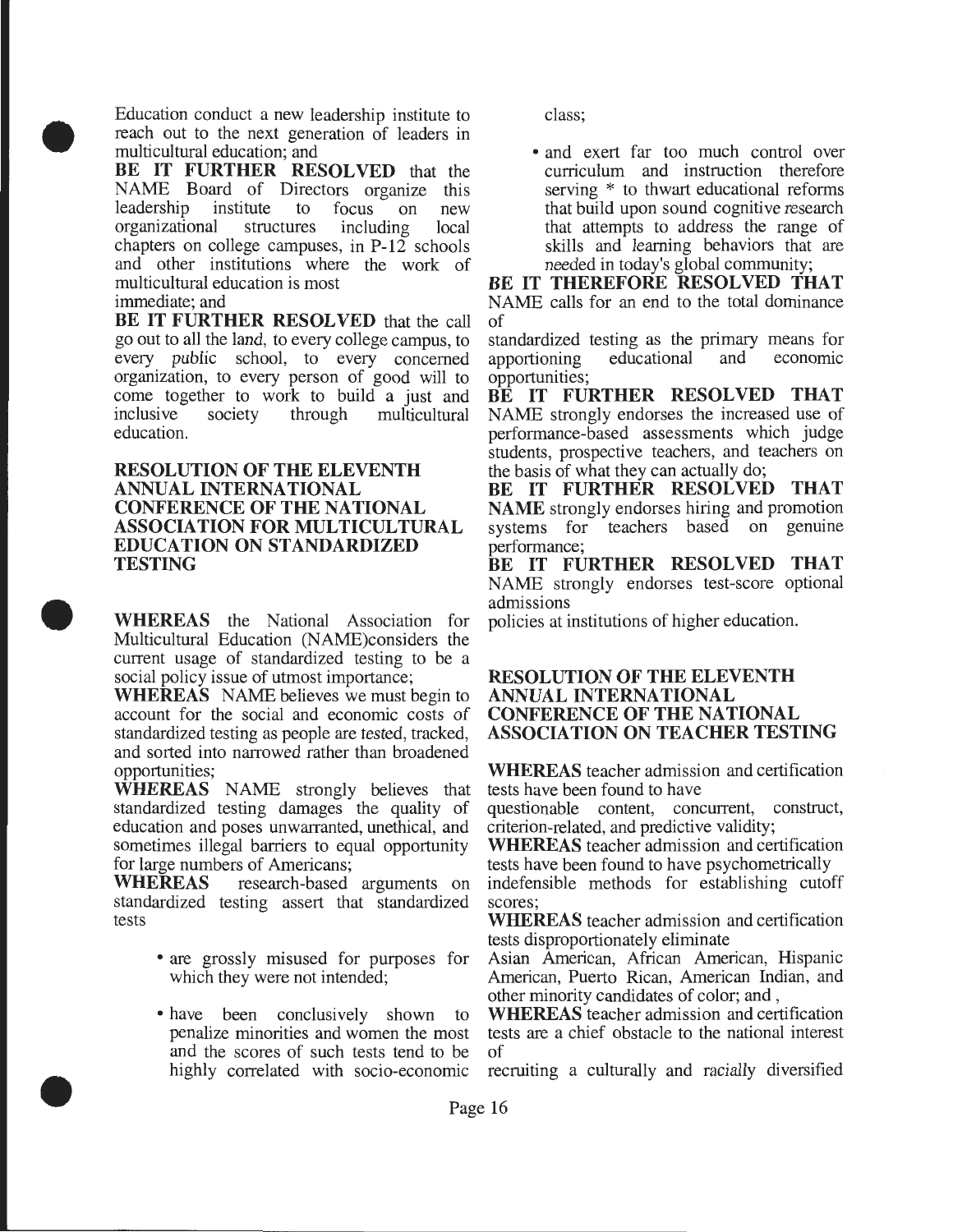national teacher force,

•

•

•

BE IT THEREFORE RESOLVED THAT the National Association for Multicultural Education (NAME) call for the elimination of teacher admission and certification testing until such time as testing

instruments have been designed that can predict candidates who will be academically successful in teacher education programs and who will be competent teachers in the school classroom.

#### RESOLUTION OF THE ELEVENTH ANNUAL INTERNATIONAL CONFERENCE OF THE NATIONAL ASSOCIATION RE-AFFIRMING SOCIAL JUSTICE AND EQUITY WORK FOLLOWING THE SEPTEMBER 11, 2001 TRAGEDIES

WHEREAS the September 11th tragedies in New York City and Washington DC have stunned us all and affected our lives forever;

WHEREAS we have come together with neighbors, friends, and strangers from around the world to mourn the loss of lives and still ache with pain from the horror of the events;

WHEREAS we have coalesced to provide support for the families of the victims and the rescue workers who were so committed to finding life amid to rubble;

WHEREAS our goal is to achieve peace, security, and safety for all people, no just citizens of the United States;

WHEREAS it is now a critical time for multicultural educators to provide leadership to our schools and communities;

WHEREAS we must repudiate racism against those who have been unjustly defined as the enemy;

WHEREAS we are concerned about poverty in the United States and the rest of the world, the violence perpetrated against women around the world, and the devastating clashes between people based on hatred;

BE IT THEREFORE RESOLVED THAT we dedicated ourselves to re-structuring education to reflect the authentic histories, cultures, and conditions of the global community;

BE IT FURTHER RESOLVED THAT we re-commit to foster in ourselves and others a

critical analysis of the underlying causes of terrorist actions and the reasons for anti-U.S. hostility in some parts of the world.

#### NAME STANDARDS COMMITTEE: DRAFT CRITERIA FOR EVALUATING STATE CURRICULUM STANDARDS

The United States of America is, by virtue of its history, multicultural in its composition. In order to address the needs of this pluralistic community, curriculum standards designed state by state to guide public education in their respective classrooms need to recognize the particular contributions, the distinct heritages and values, and the individual ways of knowing that describe our multicultural experience. The primary goal of public education-the development of a fully functional and educated citizenry committed to democratic idealsrequires nothing less. Consequently, the basic educational mission in all schools should be to develop fully self-realized individuals who understand themselves and their ways of understanding; who understand and appreciate the diverse peoples, histories, and cultures that have played so vital a role in our national experience; and who understand and are committed to the principles of social justice for all people which form the constitutional bedrock on which our society is founded. In general, curriculum standards must not only recognize the multicultural composition of the United States but foster classroom practices directed to the fill development of the human personality, respecting differences while imparting the know ledge and skills which will enable all people to participate fully and meaningfully in our multiethnic society.

A curriculum that respects the multicultural values and heritage of the United States and that meets the needs of the diverse community of students who populate our classrooms will, of necessity, need to provide a structure which will support individual growth and understanding. Curriculum guidelines, consequently, will need to respond to five key concerns:

I. Inclusiveness:Inclusive curriculum guidelines will

A. Represent the broad range of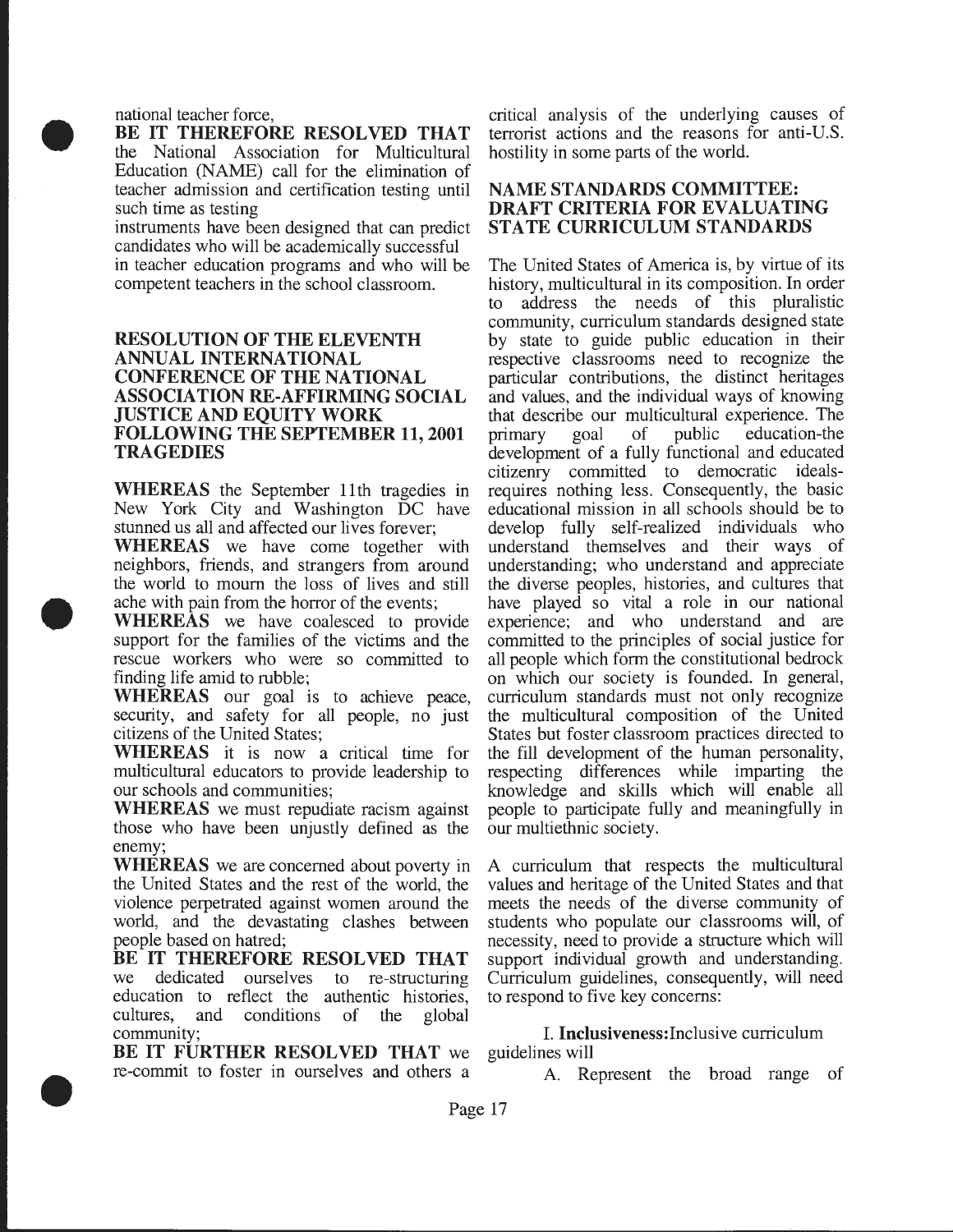experiences and peoples that compose the population of the United States;

•

•

•

B. Acknowledge the ways multicultural experiences have contributed to the knowledge base, value systems, and ways of thinking within disciplines;

C. Provide an integrated understand of human experience in all its varieties and complexities, including both the extraordinary (" heroes and holidays") and the ordinary;

D. Lead students to understand the interdependence of all groups and the reciprocal ways in which our collective experiences have been shaped by and continue to shape the lives of the diverse peoples living in the United States.

II. **Diverse perspectives:** Curriculum guidelines emphasizing diverse perspectives will

> A Represent the multiple constituencies and points of view operating in the United States;

B. Encourage students to entertain competing constructions and understandings of social, historical, and natural phenomena;

C. Recognize the ways these constructs are rooted in the cultural and historical experiences of the people who espouse them;

D. Provide students with the intellectual tools to think independently, to think independently, contextually, and critically about the materials they are learning.

E. causes and the effects of traditional and alternative belief systems.

III. **Self-knowledge:** In order to foster a sense in students of how their own identities

have been constructed, curriculum guidelines will

> A. Provide students with a structure that will allow them to investigate their own cultural and ethnic identities and to examine their attitudes and behaviors toward other groups, both the origins and the consequences of such behaviors; B. Lead students to a critical understanding of their own cultural and ethnic identities, including both their

strengths and weaknesses;

C. Recognize that identity is based on multiple factors, including multiple characteristics of multiple groups;

D. Foster in students an understanding that identity is a dynamic, not static, entity and that, consequently, change is possible.

IV. **Social justice:** Curriculum guidelines fostering the goals of social justice will

> A Emphasize the constitutional rights accorded to all members of our society and the responsibilities entailed by citizenship in our multicultural society;

B. Recognize and uphold the statutes set forth by the Universal Declaration of Human Rights adopted by the United Nations in 1948, in particular Article 26.2, that "Education shall be directed to the full development of the human personality and the strengthening of<br>respect for human rights and human fundamental freedoms. It shall promote understanding, tolerance and friendship among all nations, racial or religious groups, and shall further the activities of the United Nations for the maintenance of peace";

C. Prepare students to "think globally, act locally" by fostering in them a critical understanding of the ways local knowledge and actions are situated within and have an impact on global contexts;

D. Provide students with opportunities to evaluate the results of personal, organizational,corporate,and governmental decisions and to develop a critical understanding of how such decisions may benefit some groups while negatively impacting others;

E. Promote social action, creating an engaged, active, and responsible citizenry committed to eradicating bigotry and to developing a fair, just, democratic society responsive to the needs of all our people regardless of race, class, gender, age, sexual orientation, physical appearance, ability or disability, national origin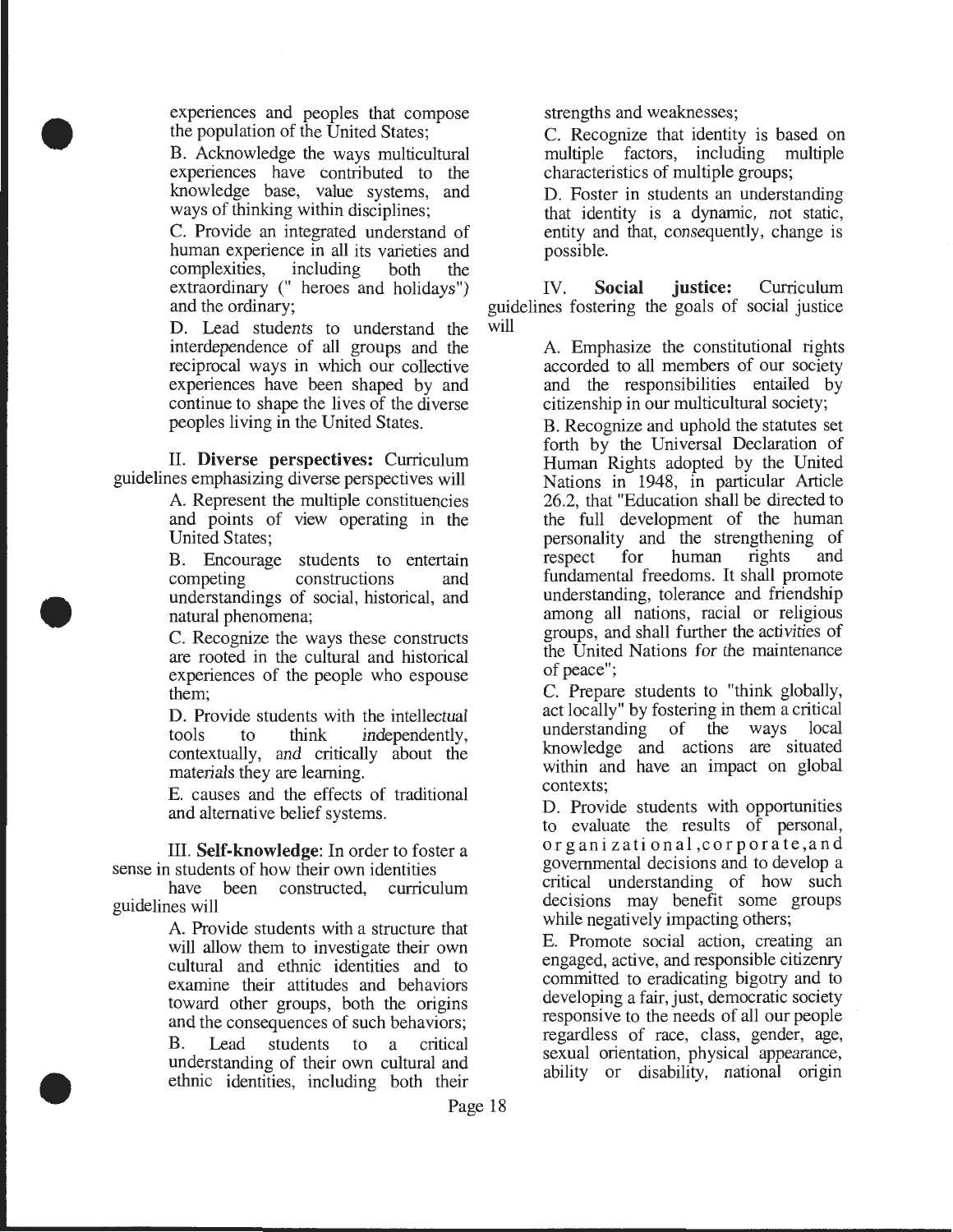ethnicity, religious belief or lack thereof .

## JUST THE FACTS\* by Kyle Higgins

•

•

•

## 1999 Nevada Demographics

State Population 1,967,219 Clark County 1,343,537 (68.3% of Nevada's population) Washoe County  $(16.5\% \text{ of Nevada's population})$ <br>Rest of the State  $300.031$ Rest of the State (15.2% of Nevada's population)

| Adult (20 & older)    | 1,441,918 |
|-----------------------|-----------|
| Child $(19 \&$ under) | 525,301   |

## 1999 Nevada Demographics of Children

| <b>Age Groups</b> |         |
|-------------------|---------|
| 0-4 years old     | 137,545 |
| 5-14 years old    | 265,020 |
| 15-19 years old   | 122,736 |
| Total             | 525,301 |

#### 1999 Nevada Percent of Low-Birthweight Babies

Total Number of Births = 28,855 (20,767 in Clark County) Number <2,500 grams= 2,196 (1,585 in Clark County)

Nevada's 2000 National Rank: 25th

## 1999 Nevada's Infant Mortality Rate

Infant Deaths = 191 (141 in Clark County) Number of Births = 28,855 (20,767 in Clark County)

Nevada's 2000 National Rank: 16th

## 1999 Nevada's Teen Birth Rate:

Births to Teens =1,323 (928 in Clark County) Female Population (Ages  $15-17$ ) = 35,824 (23,824 in Clark County)

Nevada's 2000 National Rank: 42nd

 $care = 6,064$ 

 $care = 24\%$ 

### 1999 Nevada Inadequate Prenatal Care Number of women with delayed prenatal

Percent of women with delayed prenatal

#### 1999 Nevada Race/Ethnicity of Children Racial/Ethnic Group

| www.cume.com                   |         |
|--------------------------------|---------|
| White,                         | 338,355 |
| $(64.4\% \text{ of children})$ |         |
| Non-Hispanic                   |         |
| African American               | 42,148  |
| $(8\% \text{ of children})$    |         |
| Hispanic                       | 114,081 |
| $(21.7\% \text{ of children})$ |         |
| Asian $&$                      | 22,894  |
| $(4.4\% \text{ of children})$  |         |
| Pacific Islander               |         |
| Native American                | 7,823   |
| $(1.5\% \text{ of children})$  |         |
|                                |         |

## Percent of Children under Age Six with at Least One Parent Working Full Time Who **Remain in Poverty** =  $6.4\%$

Number of women with no prenatal  $care = 793$ Percent of women with no prenatal care =  $3%$ Number of women for whom no data are available  $= 3,467$ Percent of women for whom no data are available  $= 12\%$ Total number of live births in Nevada= 28,893

The Nevada State Women, Infants, and Children Program (WIC) serves an average of 39,000 low-income nutritionally at-risk women, infants, and children every month. This monthly and children every month. average for fiscal year 2000 is an increase of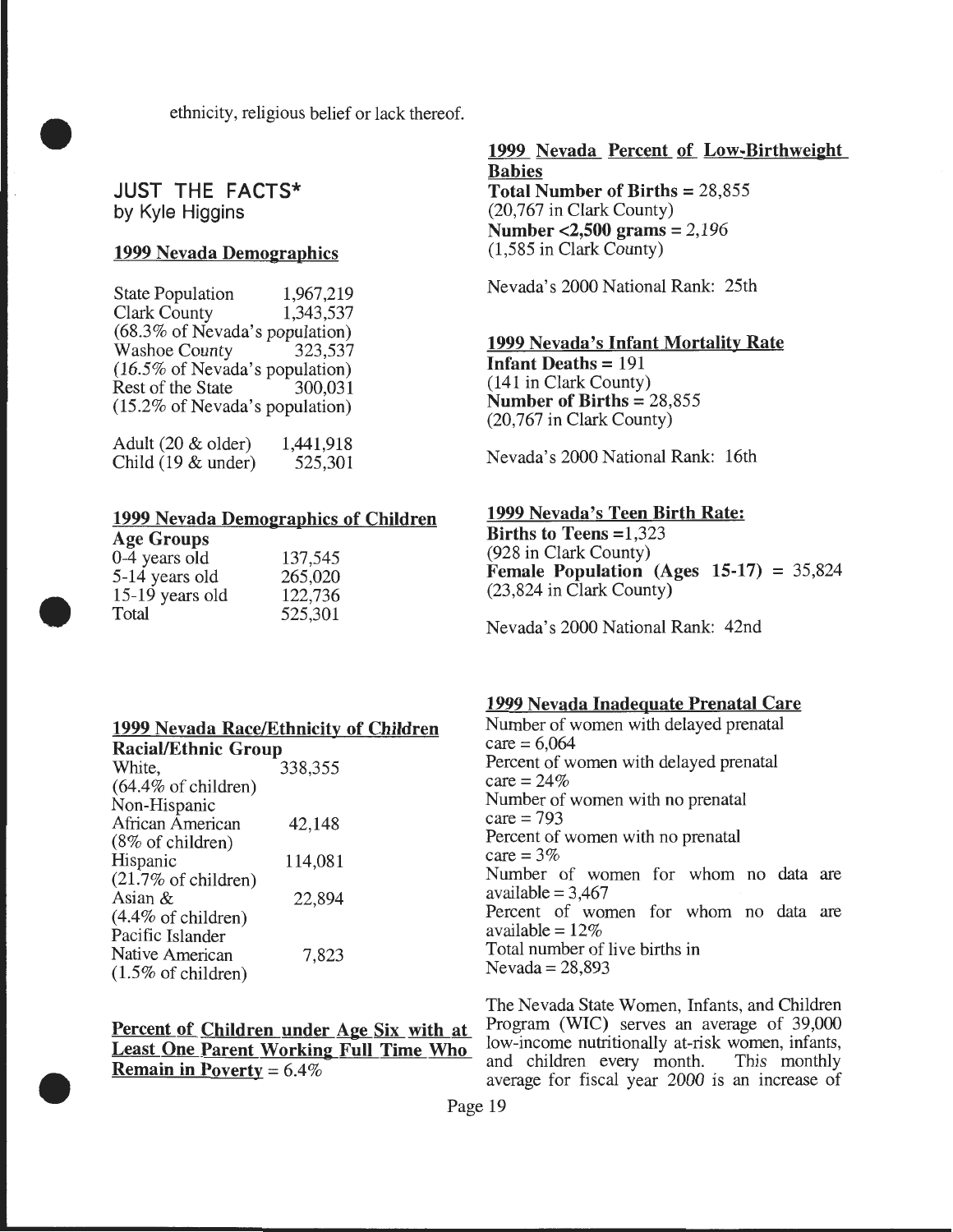3,000 participants from the 1999 fiscal year. Each month the WIC program serves an average of 10,200 women (4,100 pregnant women, 2,900 breast feeding women, and 3,200 recently postpartum women); 10,600 infants; and 18,200 children.

### 1997-1999 Status of Health Care for Children in Nevada

The U.S. Census Bureau reports that approximately 22% of all children under the age of 18 in the State of Nevada are uninsured (not covered by private or government health insurance) from 1997-1999. This compares to a national figure of 15%.

## Immunization Rates of 2-year-olds in Junior/Middle Schools = 68 Nevada

73% of Nevada's two-year-olds are fully immunized (64.3% in Clark County). This compares to a national figure of 80%.

## Children in Poverty

•

•

•

The percent of children living in poverty is the percentage of children under the age of 18 who live in families with incomes below the U.S. poverty threshold. In 2000, the U.S. poverty threshold for a family of four was \$17,050. The poverty rate for the U.S. in 1999 was 11.8% for all persons and 16.3% for children under the age of 18. Among all states, Nevada ranks 20th in the number of all people living in poverty.

Nevada's poverty rate for all ages =  $10.7\%$ (11.1% in Clark County)

Nevada's poverty rate for children under the age of  $18 = 15.4\%$  (16.4% in Clark County)

Total number of Nevadans considered to be living below the poverty level = 533,000 (29% of the total population of the State)

Total number of children (under the age of 18) in Nevada considered to be living below the poverty level =  $195,000$  (37% of all children in the State)

2000 Child-Care Costs in Nevada

Average Annual Cost of Center Care for a 4-year-old  $= $4,862$ 

Average Annual Cost of Center Care for a 12-month-old  $= $5,850$ 

Average Annual Cost of Family Care for a 4-year-old =  $$4,862$ 

Average Annual Cost of Family Care for a 12-month-old  $= $4,940$ 

Average Annual Cost of Center Care for a School-Age Child  $= $2,396$ 

Average Annual Cost of Family Care for a School-Age Child  $= $2,097$ 

1999-2000 Number of Nevada Public Schools High Schools  $= 78$ (32 in Clark County) (36 in Clark County) Elementary Schools = 299 (152 in Clark County) Alternative/Special Schools = 26 ( 17 in Clark County) Total Schools= 471 (237 in Clark County)

#### 1998-1999 Nevada School Enrollment

Total students 311,063 [percentage growth over previous year 4.9%] (203,777 in Clark County, percentage growth over previous year 6.8% ).

Eleven percent (35,714 children) of the student population in Nevada is enrolled in Special Education. The two largest counties in the state have the most children with disabilities, 22,568 In Clark County and 6,072 in Washoe County.

There are 2,456 available/funded slots for children in Early Head Start and/or Head Start in Nevada.

1998-1999 Percentage of Teachers in Nevada School Districts by Highest College Degree & License Bachelor's Degree = 53% (47% in Clark County) **Master's Degree =**  $46\%$ 

Page 20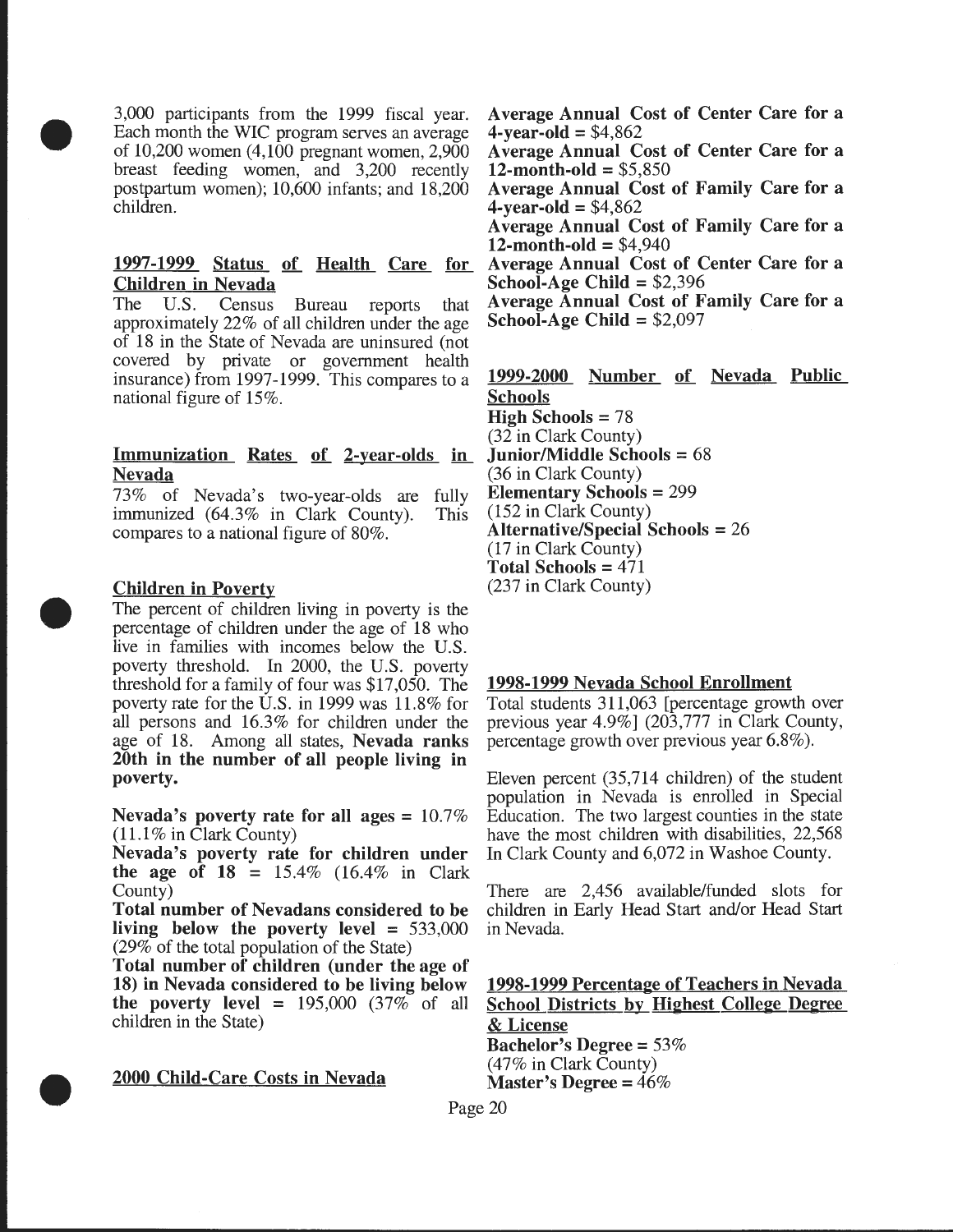(52% in Clark County) Doctoral Degree =  $1\%$  $(1\% \text{ in Clark County})$ Percentage of teachers reaching within their license area (all degrees) =  $98\%$  (98% in Clark County)

•

•

•

## <u>1998-1999 High School Dropout Rate in</u> Nevada Number of Drop outs

9th grade =  $672$ , 2.9% of students (463 from Clark County) 10th grade = 1,088, 5% of students (798 from Clark County) 11th grade = 2,037, 10.1% of students  $(1,485)$ from Clark County) 12th grade =  $2,681, 15.9\%$  of students  $(2,042)$ from Clark County)

Approximately, 8% of students in grades 9-12 in Nevada from school year 1998-1999 were high school dropouts.

## 1997-1999 Causes of Child Death (Ages 1-14) in Nevada

Clark County Accidents= 76 Natural Causes  $= 64$ Homicide  $= 13$ Suicide  $= 6$ Other =  $46$  $\textbf{TOTAL} = 205$ 

#### Washoe County Accidents = 13 Natural Causes  $= 13$ Homicide  $= 3$ Suicide  $= 3$ Other =  $11$  $\textbf{TOTAL} = 43$

Rest of State  $Accidents = 23$ Natural Causes= 9

Homicide  $= 5$ Suicide  $= 2$ Other =  $7$  $\textbf{TOTAL}=46$ 

1999 Teen Violent Deaths in Nevada  $\equiv$  65 ( 41 in Clark County)

The teen violent death rate is the number of deaths from suicide, homicide, accidents, and unclassified deaths, per 100,000 teens, ages 15 to 19.

Nevada's 2000 National Rank: 30th

1999 Child Abuse and Neglect Reports  $(Ages 17 and under)$  $Total = 13,384$ (7,932 in Clark County) Substantiated =3,983 (2,920 in Clark County) Unsubstantiated =  $8,754$ (4,769 in Clark County) Unknown  $= 647$ (243 in Clark County) Percent of total reports substantiated = 29.8% (36.8% in Clark County)

## 1999 Nevada Juvenile Violent Crime Arrest Rate (ages  $10-17$ )

Total state juvenile violent crime arrest rate  $= 587$  out of a population to 205,699 juveniles ages 10-17

Clark County juvenile violent crime arrest rate  $= 443$  out of a population to 136,793 juveniles ages 10-17

Nevada's 1998 National Rank: 25th

\*All data reported come from the U.S. Census Bureau, 2000 or the *2001 Nevada Kids Count*  Data Book prepared by the UNLV Center for Business and Economic Research.

ASIAN/PACIFIC ISLANDERS AND HIV/AIDS By Nancy M. Sileo

Page 21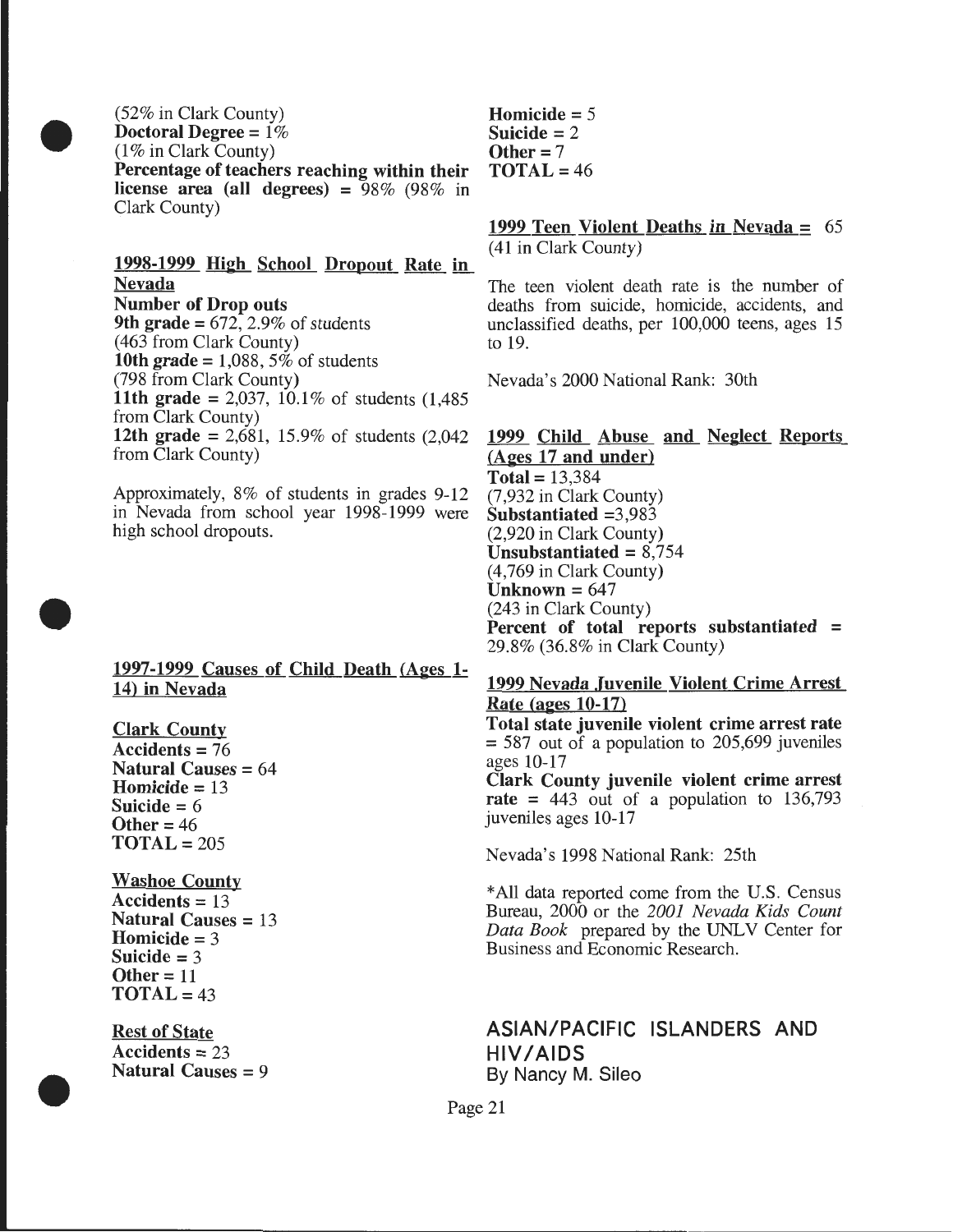Many Asian Pacific Islander Americans have been lulled into a false sense of security and perceive the *face of AIDS* as a Western epidemic that belongs to gay and bisexual men and injection drug users. They may not consider themselves vulnerable to HIV/AIDS due to lack of education about and exposure to effects of the virus or a perceived invincibility to the disease (Yep, 1993a). Yet, Asian Pacific Islander American adolescents and young adults often engage in risk behaviors that place them at risk of HIVIAIDS. An estimated 49% of Asian Pacific Islander women with AIDS reported exposure primarily through sex with HIVpositive or high risk partners (CDC, 1999). Many female commercial sex workers in massage parlors engage in unsafe sexual practices that place them at risk of sexually transmitted diseases. Unfortunately, their immediate survival needs often take priority over the risk of HIV/AIDS and access to health care (Passar & Johnson, 1996).

•

•

•

In addition, many people of Southeast Asian heritage may participate in risk behaviors, including unprotected vaginal and anal intercourse, multiple sex partners, same sex behaviors, and simultaneous sex, drug, and alcohol use (Carrier, Nguyen, & Su, 1992; Flaskerud & Nyamathi, 1998). For example, Cambodian, Laotian, and Vietnamese men who live in the US may engage in unprotected sexual behaviors with commercial sex workers during visits to their native countries. They may neglect to wear a condom or inform their wives and sex partners of their sexual exploits, thereby contributing to the increased incidence of HIVIAIDS in the US (Jemmott et al., 1999).

Drug use is widespread among<br>individuals who encounter acculturation who encounter acculturation problems, especially Southeast Asian refugee youth who experienced physical trauma and/or separation from families (Jemmott et al., 1999); they may use marijuana, crack cocaine, and/or heroin. According to Jemmott et al., drug users often engage in HIV risk behaviors, including sharing needles, simultaneous drug use and sexual activity, and trading sex for drugs or money; such behaviors place their sex partners and children at risk.

The lack of peer and community support for their sexual and racial diversity are perceived

often as barriers to the personal dignity and positive identity of Asian Pacific Islander American adolescents and young men who have sex with men (Choi et al., 1998). Many experience low self-esteem regarding physical appearance and an apparent lack of 'goodness of fit' with the ideal image of male beauty espoused by the mainstream gay community; they also sense negative stereotyping within gay circles about their sexual behaviors. These perceptions often contribute to feelings of alienation, marginalization, and concomitant guilt, shame, social insecurities, and depression which, in turn, may result in unsafe sexual practices (Choi et al.). Foreign-born Asians and Pacific Islanders, who are recent immigrants, may have limited English language skills and enc ounterpro minentfeeling sof disenfranchisement; few programs provide interventions in native Asian and Pacific Islander languages (Sy et al., 1998).

An estimated 73% of Asian Pacific Islander American adolescents and young men with AIDS reported exposure primarily through male-to-male sex (CDC, 1999). However, they may not see themselves as at-risk of HIV/AIDS. For example, Choi, Salazar, Lew, and Coates (1995) found that 57% of gay men of Asian and Pacific Islander heritage who practiced anal intercourse used alcohol before intercourse; one fourth of the respondents also reported unprotected anal intercourse. Yet, 85% and 95%, respectively, believed they were unlikely to contract HIV/AIDS and transmit the virus. Optimistic bias, which is the consistent tendency to underestimate personal risk and susceptibility to HIV/AIDS, minimizes their perception regarding the reality of infection and the likelihood of harm that results from unprotected sex and concomitant negative life events (Yep, 1993a).

The misperception that AIDS is not prevalent within their ethnic group influences risk behaviors and may be an obstacle to adopting HIV -preventive behaviors. Jemmott et al. (1999) indicated that denial exists about the incidence of HIV/ AIDS in many Southeast Asian American communities. Although HIVIAIDS is spreading rapidly in these areas, the erroneous perception is that people are not really dying from AIDS, but, rather from diseases such as cancer. "Cultural shame and